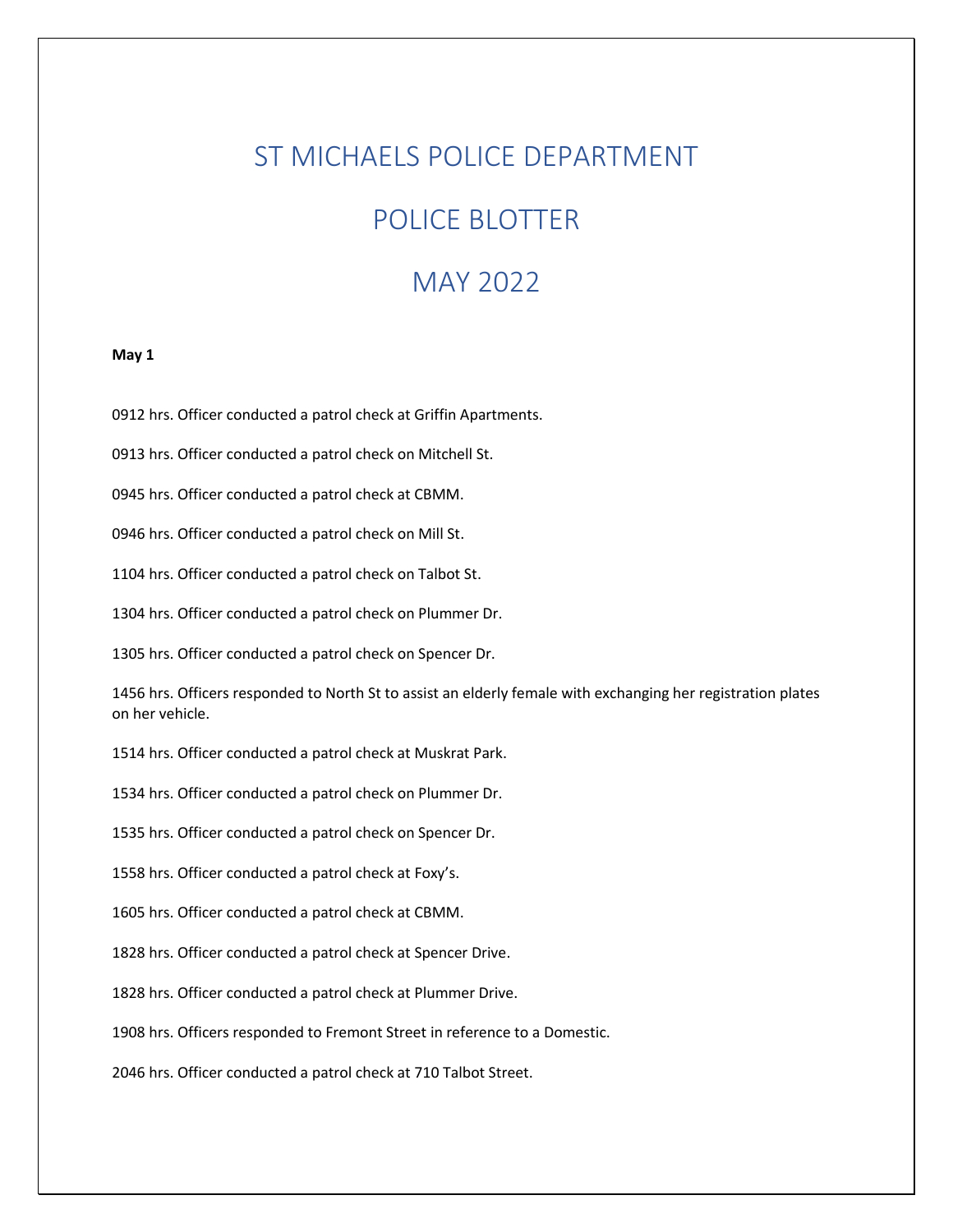0005 hrs. Officer conducted a patrol check at 113 Talbot Street.

2131 hrs. Officer conducted a traffic stop which yielded a drug arrest.

2215 hrs. SMPD units responded to Tilghman Island to assist the Sheriff's Office with a combative subject.

0005 hrs. Officer conducted a patrol check of 113 Talbot St.

0036 hrs. Officer conducted a patrol check of Griffin Dr.

0039 hrs. Officer conducted a patrol check of 113 Talbot.

0048 hrs. Officer conducted a patrol check of Harbor Rd.

0103 hrs. Officer conducted a patrol check of 710 Talbot.

0141 hrs. Officer conducted a patrol check of Spencer and Plummer.

0200 hrs. Officer conducted a patrol check of 933 Talbot.

0300 hrs. Officer conducted a patrol check of Nature Park.

0400 hrs. Officer conducted a patrol check of Post Office.

0500 hrs. Officer conducted a patrol check of Marea Terrace.

0600 hrs. Officer conducted a patrol check of Public Works.

# SPEED CAMERAS AND BATHROOMS CHECKED

# **May 2**

0700 hrs. Officer conducted AM school crossing detail.

0915 hrs. Officer conducted a patrol check of Dodson Ave.

0920 hrs. Officer assisted EMS at the Harbor Inn.

1135 hrs. Officer began foot patrol on Talbot St.

1315 hrs. Officer conducted a patrol check of North St. & Griffin Dr.

1420 hrs. Officer began AM school crossing detail.

1558 hrs. Officer conducted a patrol check of 933 Talbot.

1714 hrs. Officer received police info at SMPD.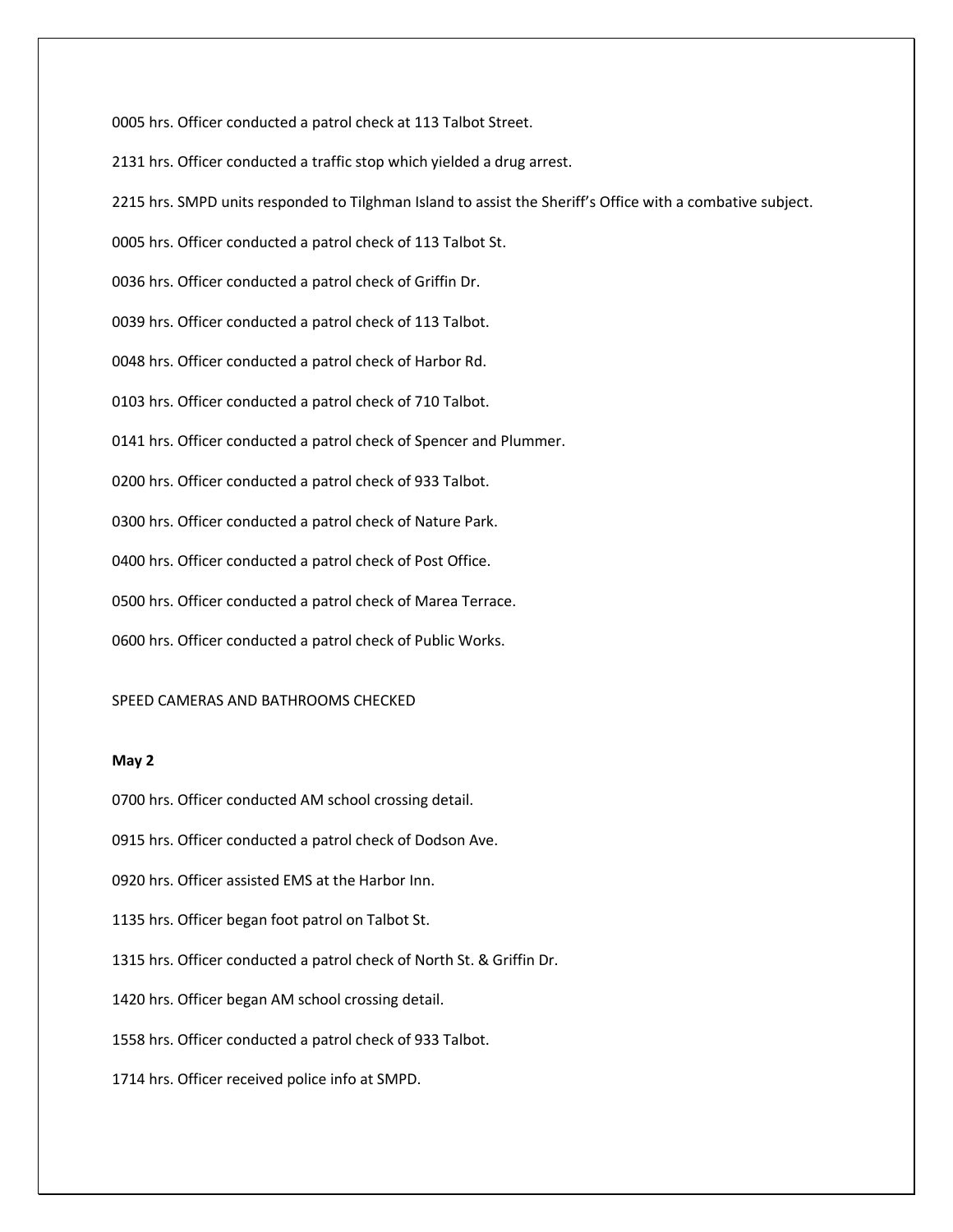1905 hrs. Officer conducted a patrol check of 710 Talbot. 2019 hrs. Officer conducted a patrol check of Mulberry Dr. 2058 hrs. Officer conducted a patrol check of Griffin Dr. 2152 hrs. Officer conducted a patrol check of Mill St. 2154 hrs. Officer conducted a patrol check of schools/YMCA. 2354 hrs. Officer conducted a patrol check of Harbor Rd. 0008 hrs. Officer conducted a patrol check of 605 Talbot. 0251 hrs. Officer conducted a patrol check of 933 talbot. 0300 hrs. Officer conducted a patrol check of Marea Terrace. 0500 hrs. Officer conducted a patrol check of Perry Cabin. SPEED CAMERAS AND BATHROOMS CHECKED

## **May 3**

0700 hrs. Officer began AM school crossing detail.

1000 – 1140 hrs. Officers attended a citizen review committee meeting.

1200 hrs. Officer began bike patrol around St Michaels.

1200 hrs. Officer attended a Town Planning meeting.

1400 hrs. Officer began school crossing detail.

1520 hrs. Officer conducted a patrol check of Muskrat Park.

1615 hrs. Officer conducted a patrol; check of Harbor Inn.

1630 hrs. Officer conducted a patrol check of Griffin Dr.

1740 hrs. Officer conducted a patrol check of the school complex.

2000 hrs. Officer conducted a patrol check of Mill St.

2018 hrs. Officer conducted foot patrol.

2036 hrs. Officer conducted a patrol check of Marea Terrace.

2104 hrs. Officer conducted a patrol check of 710 talbot.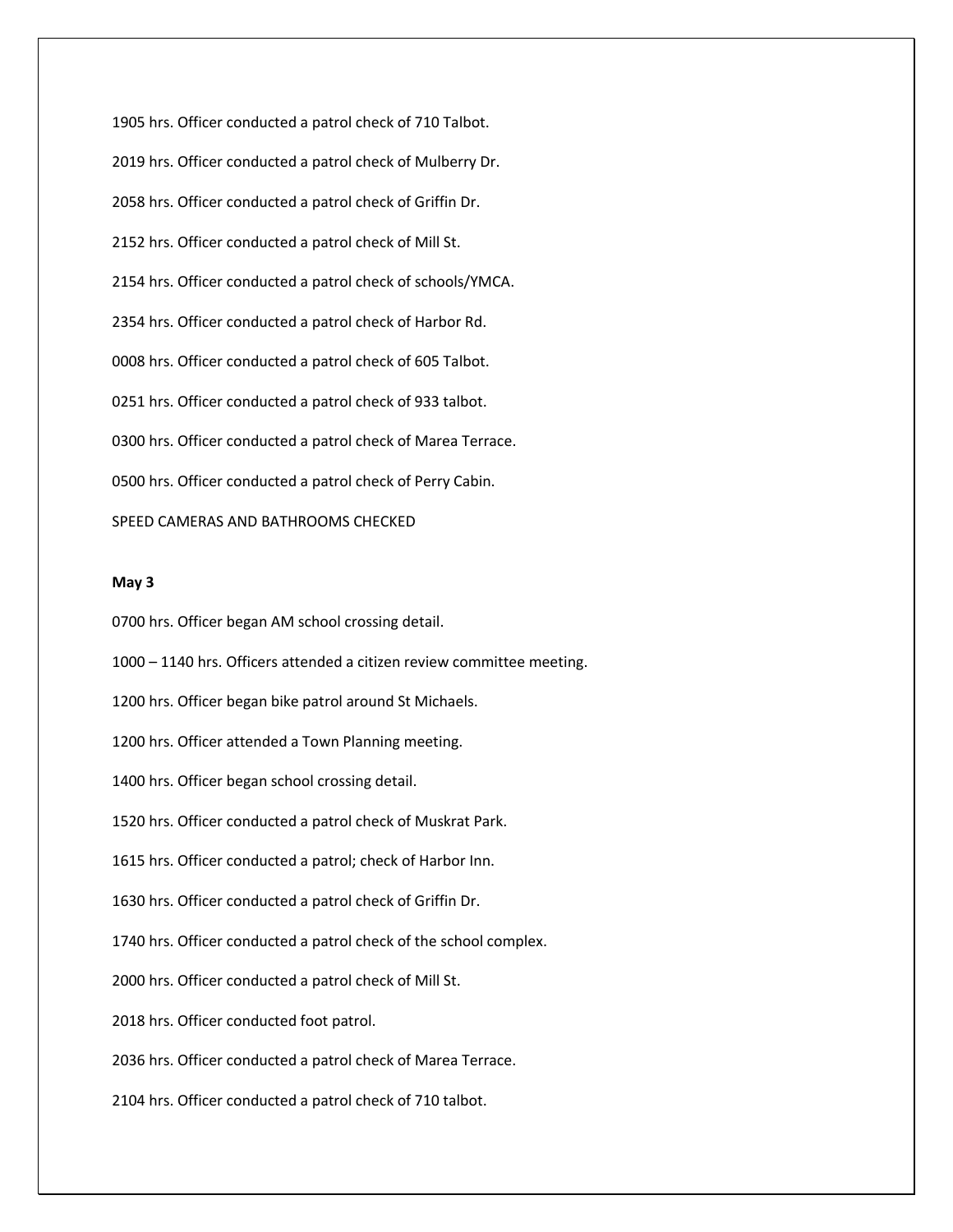2118 hrs. Officer conducted a patrol check of Harbor Rd. 2144 hrs. Officer conducted a patrol check of Dodson Ave. 2342 hrs. Officer responded to a call for Harassment. 0007 hrs. Officer conducted a patrol check of Mitchell St. 0022 hrs. Officer conducted a patrol check of schools. 0154 hrs. Officer conducted a patrol check of 304 Talbot. 0241 hrs. Officer conducted a patrol check of Glory Ave. 0253 hrs. Officer conducted a patrol check of Mary's Square. 0515 hrs. Officer conducted a patrol check of YMCA. 0607 hrs. Officer responded to Talbot St. for an alarm.

## SPEED CAMERAS AND BATHROOMS CHECKED

### **May 4**

0721 hrs. Officer conducted AM school detail.

0751 hrs. Officer conducted a patrol check at the Harbor Inn.

0918 hrs. Officer conducted a patrol check at Perry Cabin Park.

0932 hrs. Officer appeared for a case at District Court in Easton.

1036 hrs. Officer conducted a patrol check on Mulberry St.

1041 hrs. Officer conducted a patrol check at CBMM.

1042 hrs. Officer conducted a patrol check on Mill St.

1328 hrs. Officer conducted a patrol check at Griffin Apartments.

1329 hrs. Officer conducted a patrol check on Mitchell St.

1413 hrs. Officer handled a police information call.

1424 hrs. Officer conducted PM school patrol.

1714 hrs. Officer conducted a patrol check on Carpenter St.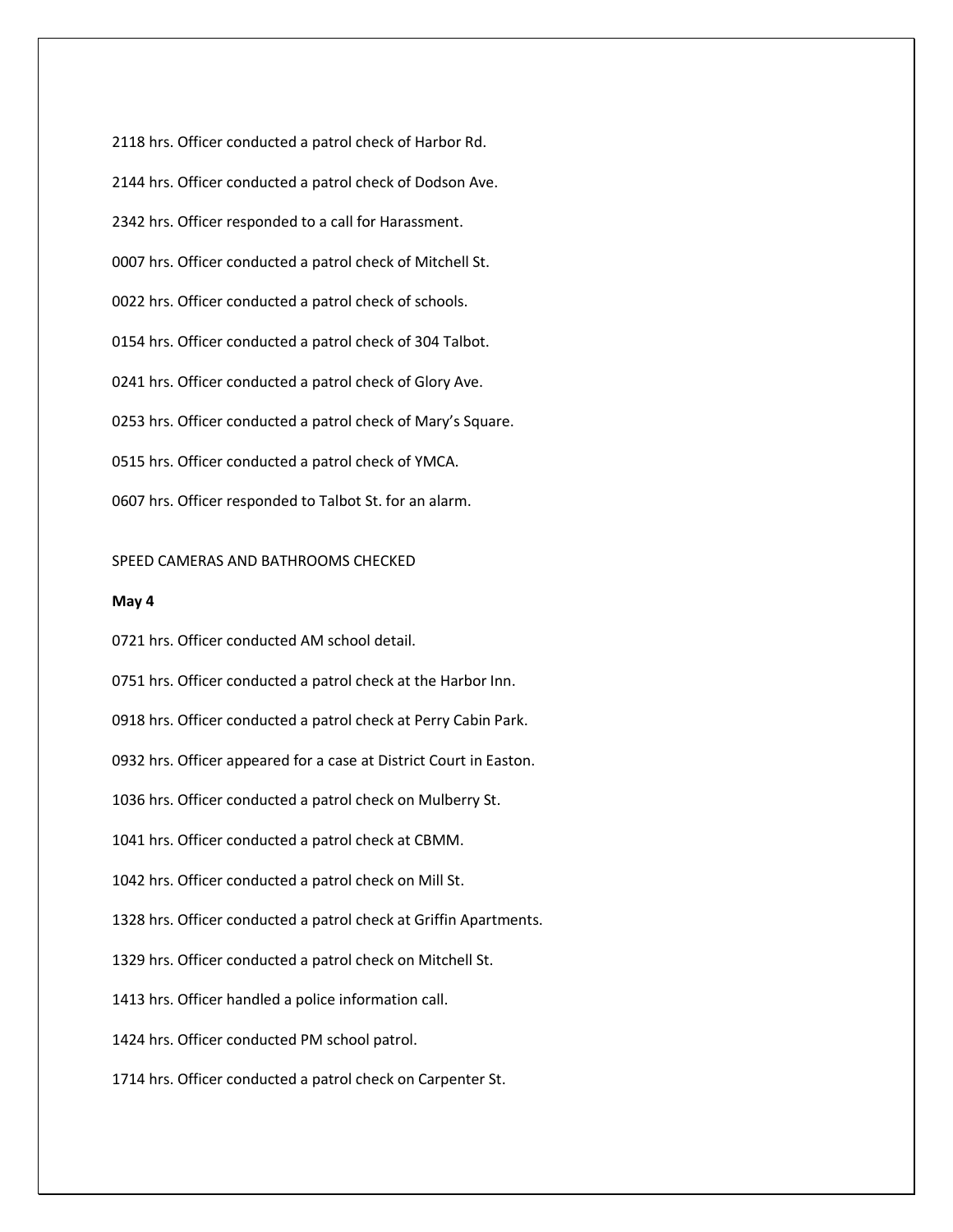1742 Pfc. Officer conducted a patrol check at Perry Cabin Park.

1929 hrs. Officers conducted a foot patrol on Talbot St.

2217 hrs. Officer conducted a patrol check on Gloria Ave.

2225 hrs. Officer conducted a patrol check at Maritime Museum.

2237 hrs. Officers checked the welfare of an intoxicated subject at Talbot St and Cherry St. and assisted her back to her residence.

2327 hrs. Officer conducted a patrol check at Carpenter St.

0200 hrs. Officer conducted a patrol check at Harbor Inn.

0208 hrs. Officer conducted a patrol check at Maritime Museum.

0406 hrs. Officer conducted a patrol check at Carpenter St.

# BATHROOMS LOCKED AND SPEED CAMERAS CHECKED

# **May 5**

0709 hrs. Officer conducted a patrol check at Public Works

0710 hrs. Officer conducted a patrol check at Griffin Apartments.

0722 hrs. Officer conducted school detail.

0747 hrs. Officer conducted a patrol check at the Harbor Inn.

0906 hrs. Officer conducted a patrol check at CBMM.

0907 hrs. Officer conducted a patrol check on Mill St.

1148 hrs. Officer conducted a patrol check on Spencer Dr.

1149 hrs. Officer conducted a patrol check on Plummer Dr.

1203 hrs. Officer handled an alarm at 209 S Talbot. Nothing to report.

1209 hrs. Officer handled a check on welfare on Perry Cabin Dr. Nothing to report.

1230 hrs. Officer conducted a patrol check on Talbot St.

1420 hrs. Officer conducted school detail.

1546 hrs. Officers handled an animal complaint at the CBMM.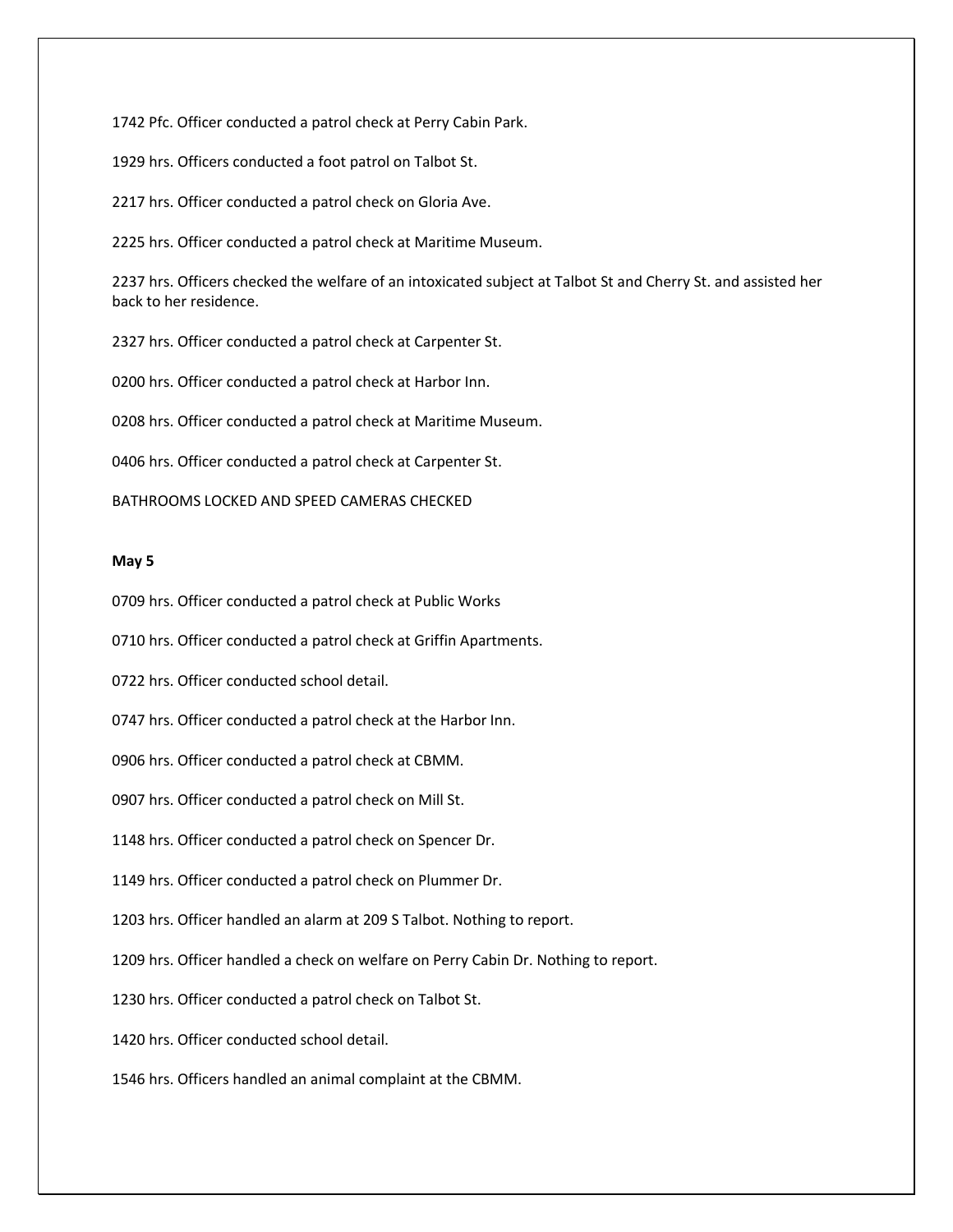1611 hrs. Officers conducted foot patrol on Talbot St and surrounding areas.

1748 hrs. Officer responded to a parking violation on Grace/Talbot. No violations observed.

1833 hrs. Officer conducted a patrol check at Foxy's Grill.

1838 hrs. Officer conducted a patrol check at Carpenter St.

2033 hrs. Officer responded to Spencer Drive in reference to a check welfare. Female subject observed to be okay.

2035 hrs. Officer conducted a patrol check at Foxy's Grill.

2056 hrs. Officer conducted a patrol check at Carpenter St.

2103 hrs. Officer conducted a patrol check at Griffin Apartments.

2201 hrs. Officer conducted a patrol check at Spencer Dr. and Plummer St.

2218 hrs. Officer conducted a patrol check at Mill St.

2302 hrs. Officer conducted a patrol check at Harbor Inn.

2326 hrs. Officers conducted a foot patrol at Crab Claw Restaurant.

0113 hrs. Officer conducted a patrol check at Maritime Museum.

0317 hrs. Officer conducted a patrol check at Griffin Apartments.

0351 hrs. Officer conducted a patrol check at 300 Seymour Ave.

# BATHROOMS LOCKED

# **May 6**

0720 hrs. Officer conducted a traffic assignment at the schools.

1014 hrs. Officer observed a parking violation.

1030 hrs. Officer conducted a patrol check of the school.

1109 hrs. Officer conducted a patrol check of the Harbor Inn.

1246 hrs. Officer conducted a patrol check of 303 Talbot.

1404 hrs. Officer conducted a patrol check of 710 N. Talbot.

1538 hrs. Officer conducted a patrol check of the school.

1640 hrs. Officer handled an alarm at 300 Mill St.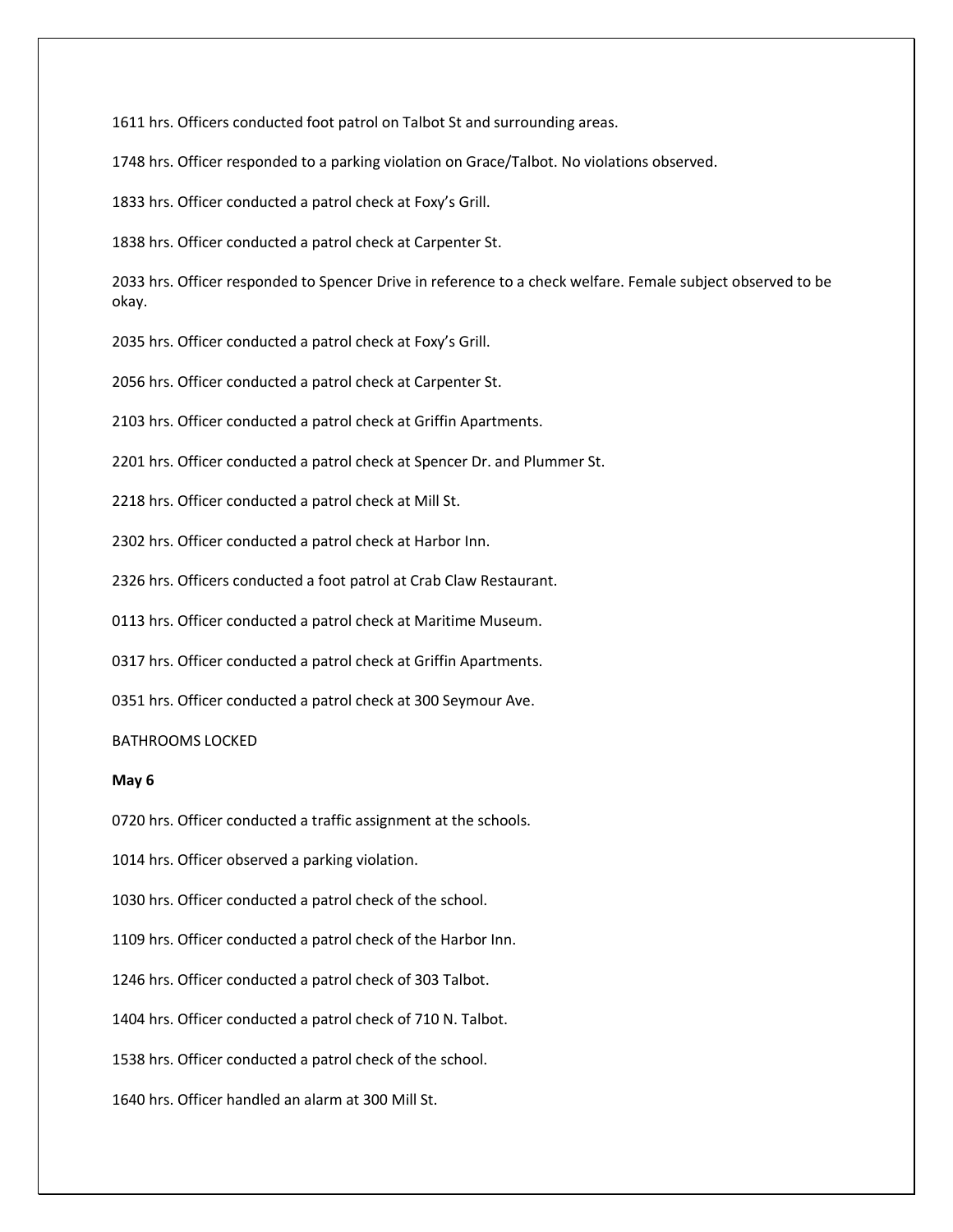1700 hrs. Officer conducted a patrol check of 113 Talbot St. 1920 hrs. Officer conducted a patrol check of Muskrat Park. 1935 hrs. Officer conducted a patrol check of Perry Cabin Park. 1955 hrs. Officer conducted a patrol check of Griffin Dr. 2010 hrs. Officer conducted a patrol check of the school complex. 2030 hrs. Officer conducted a patrol check of 213 Talbot St. 2105 hrs. Officer conducted a patrol check of Marea Terrace. 2105 hrs. Officer handled a traffic complaint on Talbot St. 2135 hrs. Officer conducted a patrol check of St. Luke's Church. 2255 hrs. Officer conducted a patrol check of the post office. 2310 hrs. Officer conducted a patrol check of Christ Church. 2310 hrs. Officer conducted a patrol check of 103 Willow St. 2345 hrs. Officer conducted a patrol check of Carpenter Street Saloon. 2350 hrs. Officer handled a disabled motorist on Talbot St. 0045 hrs. Officer conducted a patrol check of Perry Cabin Dr. 0050 hrs. Officer conducted a patrol check of Talbot St. 0100 hrs. Officer conducted a patrol check of Harbor Inn. 0140 hrs. Officer conducted a patrol check of Mill St. 0245 hrs. Officer conducted a patrol check of Public Works. 0247 hrs. Officer conducted a patrol check of Business Park. 0315 hrs. Officer conducted a patrol check of Clinton Bradly Park. 0420 hrs. Officer conducted a patrol check of Griffin Dr. & North St. 0545 hrs. Officer conducted a patrol check of the library.

All Bathrooms locked and Red Speed Cameras Updated.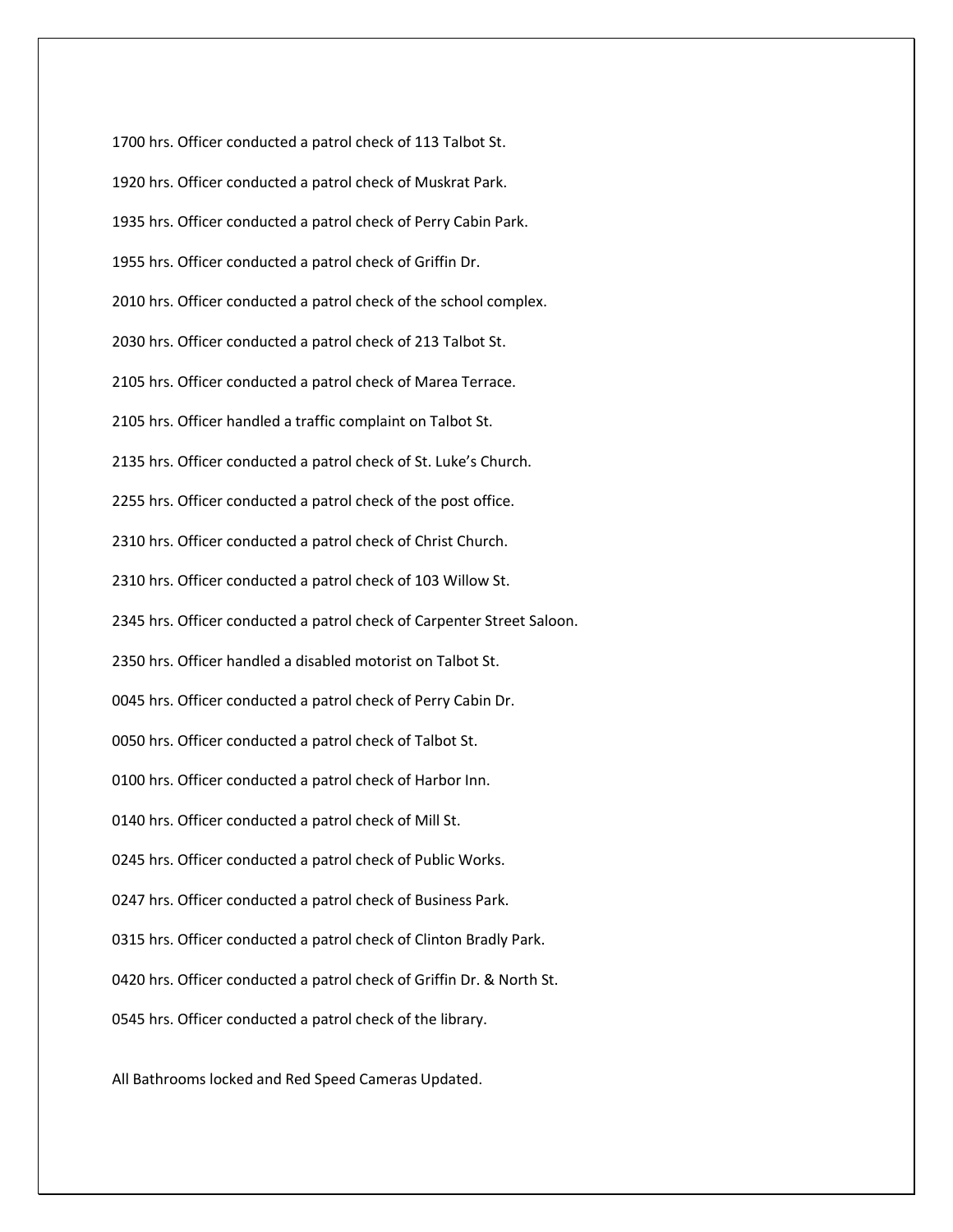### **May 7**

0745 hrs. Officer conducted a patrol check of 710 N. Talbot.

- 0823 hrs. Officer conducted a patrol check of Perry Cabin Dr and the Farmers Market.
- 0902 hrs. Officer conducted a patrol check of the schools.
- 0954 hrs. Officer responded to the Maritime Museum for an Alarm.
- 1009 hrs. Officer conducted a patrol check of Mill St.
- 1205 hrs. Officer conducted a patrol check of 933 S. Talbot.
- 1223 hrs. Officer received a complaint of a reckless driver.
- 1553 hrs. Officer responded to a 911 Hang up.
- 1603 hrs. Officer conducted a patrol check of Harbor Rd.
- 1845 hrs. Officer conducted a patrol check of Carpenter Street Saloon.
- 2015 hrs. Officer conducted a patrol check of Carpenter Street Saloon.
- 2045 hrs. Officer conducted a patrol check of Griffin Dr.
- 2110 hrs. Officer handled a noise complaint on Talbot St.
- 2135 hrs. Officer conducted a patrol check of Foxy's.
- 2150 hrs. Officer conducted a patrol check of Perry Cabin Park.
- 2245 hrs. Officer conducted a patrol check of The Maritime Museum.
- 2300 hrs. Officer conducted a patrol check of Carpenter Street Saloon.
- 0015 hrs. Officer conducted a patrol check of Mitchell St.
- 0050 hrs. Officer conducted a patrol check of Muskrat Park.
- 0125 hrs. Officer conducted a patrol check of Business Park.
- 0130 hrs. Officer conducted a patrol check of Perry Cabin Park.
- 0245 hrs. Officer conducted a patrol check of Waterfront Park.
- 0305 hrs. Officer conducted a patrol check of Christ Church.
- 0455 hrs. Officer conducted a patrol check of the library.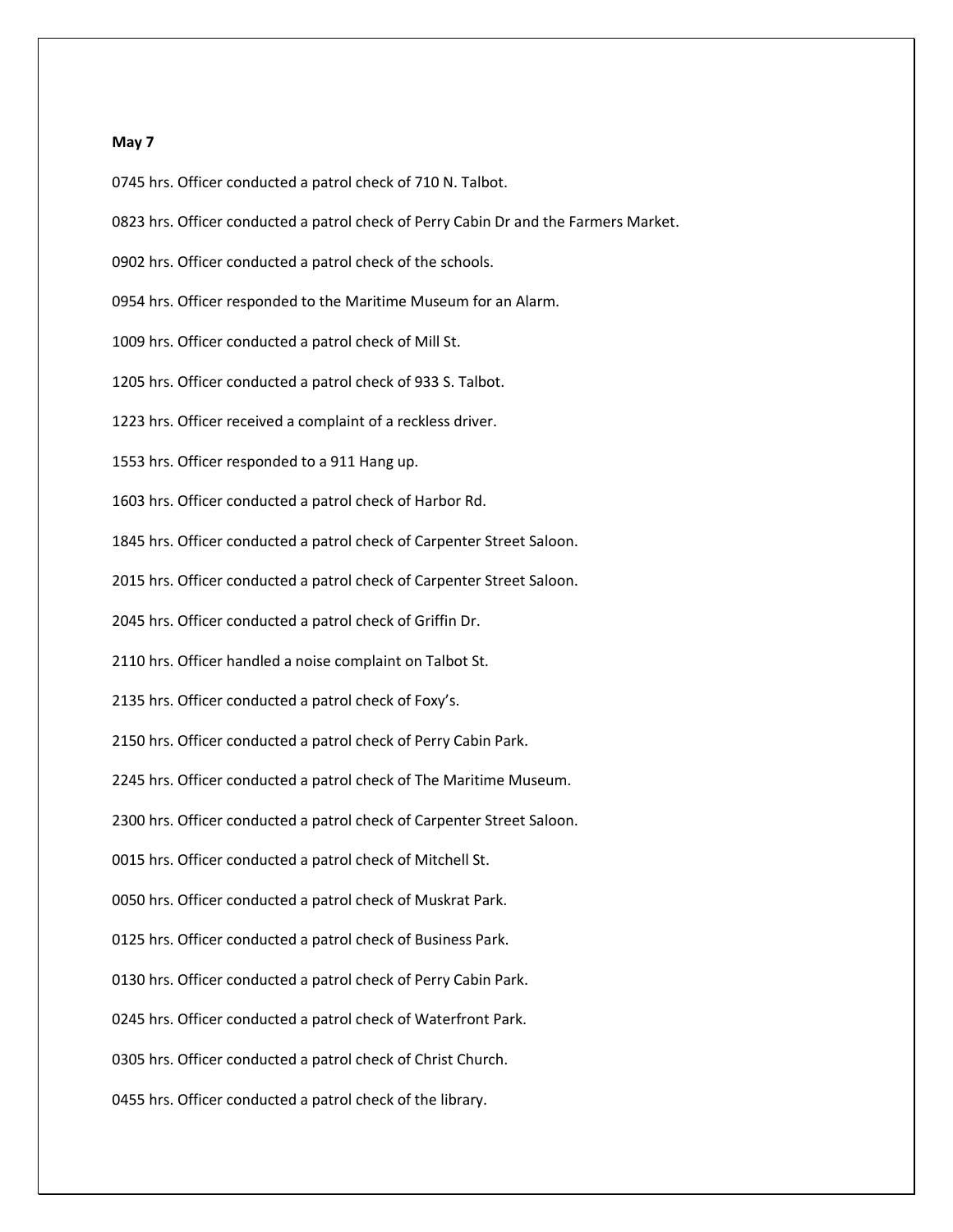Bathrooms locked and Red Speed Cameras updated.

# **May 8**

0804 hrs. Officer conducted a patrol check of 933 Talbot. 0930 hrs. Officer conducted a patrol check of Dodson Ave. 0937 hrs. Officer conducted a patrol check of schools. 1017 hrs. Officer in the areas of the Town office for community policing. 1027 hrs. Officer conducted a patrol check of North St. 1130 hrs. Officer on duty at Perry Cabin for community policing. 1207 hrs. Officer conducted a patrol check of 710 Talbot. 1233 hrs. Officer observed parking violations at Harbor Rd. 1303 hrs. Officer conducted a patrol check of Harbor Rd. 1448 hrs. Officer conducted a patrol check of Marea Terrace. 1520 hrs. Officer conducted a patrol check of the public works facility. 1550 hrs. Officer conducted a patrol check of the Griffin apartments. 1740 hrs. Officer conducted a patrol check of 303 Talbot. 1900 hrs. Officer conducted a patrol check of Perry Cabin Park. 1920 hrs. Officer conducted a patrol check of Business Park. 2030 hrs. Officer conducted a patrol check of Maritime Museum. 2120 hrs. Officer conducted a patrol check of Harbor Inn. 2225 hrs. Officer conducted a patrol check of the school complex. 2310 hrs. Officer conducted a patrol check of Carpenter Street Saloon. 2350 hrs. Officer conducted a patrol check of 605 Talbot St. 0005 hrs. Officer conducted a patrol check of the Town Hall. 0040 hrs. Officer conducted a patrol check of Marea Terrace. 0115 hrs. Officer conducted a patrol check of Public Works.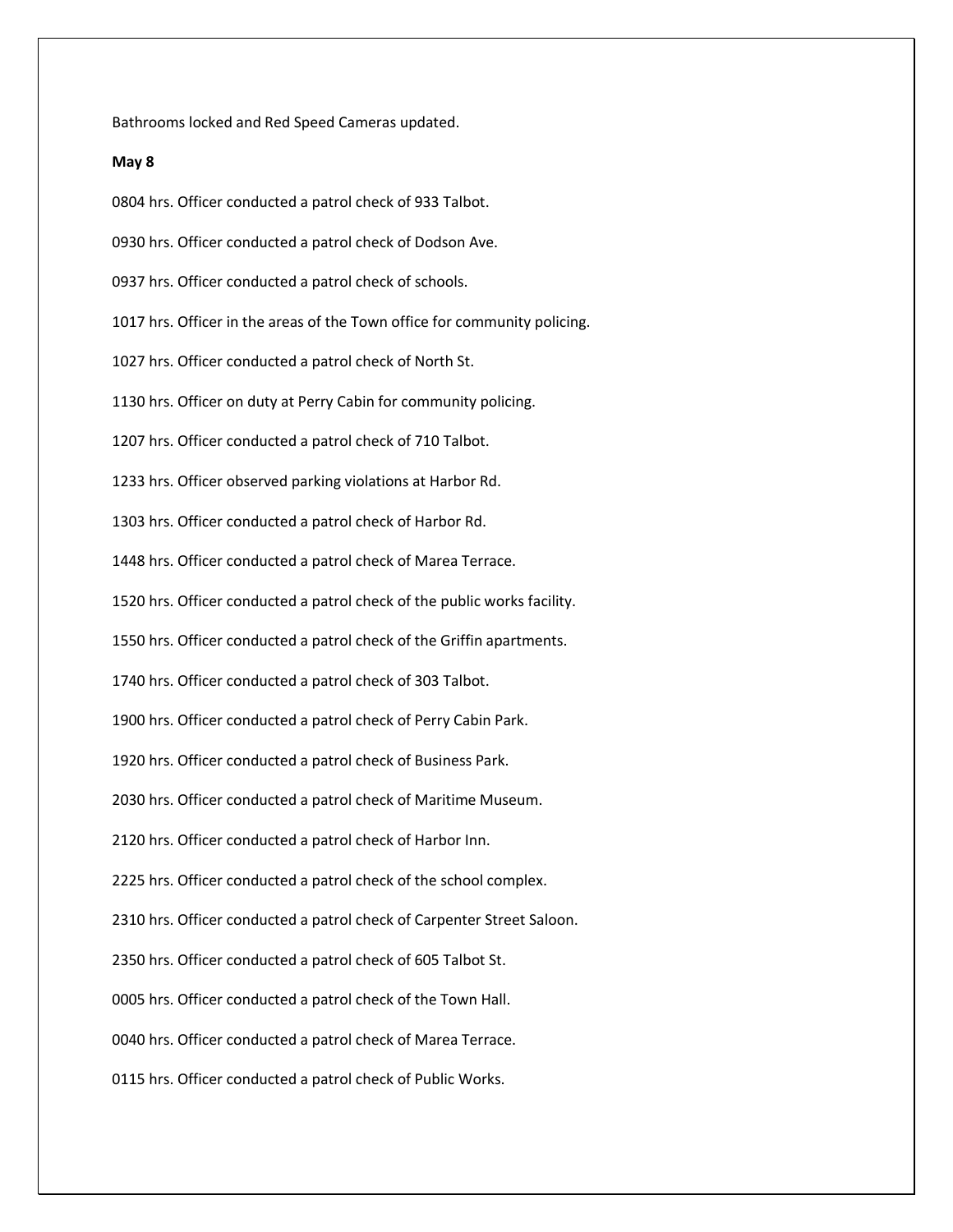0210 hrs. Officer conducted a patrol check of Clinton Bradley Park. 0345 hrs. Officer conducted a patrol check of the library. 0415 hrs. Officer conducted a patrol check of North St.

All Bathrooms locked and Red Speed Cameras Updated.

# **May 9**

0717 hrs. Officer conducted school detail.

0747 hrs. Officer conducted a patrol check on St Mary's Sq.

0914 hrs. Officer conducted a patrol check at CBMM.

0916 hrs. Officer conducted a patrol check on Mill St.

1030 hrs. Officer completed training at SMPD.

1226 hrs. Officer conducted a patrol check at Griffin Apartments.

1227 hrs. Officer conducted a patrol check on Mitchell St.

1242 hrs. Officer conducted a patrol check on Plummer Dr.

1243 hrs. Officer conducted a patrol check on Spencer Dr.

1407 hrs. Officer conducted a patrol check at Perry Cabin Park

1414 hrs. Officer conducted a patrol check on Talbot St

1415 hrs. Officer conducted school patrol.

1427 hrs. Officer responded to an alarm at Cherry St.

1940 hrs. Officers conducted a foot patrol on Talbot St.

2056 hrs. Officer conducted a patrol check at Griffin Apartments.

2150 hrs. Officer conducted a patrol check at Foxy's Grill

2208 hrs. Officer conducted a patrol check at Harbor Inn.

2238 hrs. Officer conducted a patrol check at Perry Cabin Inn.

2309 hrs. Officer conducted a patrol check at Carpenter St.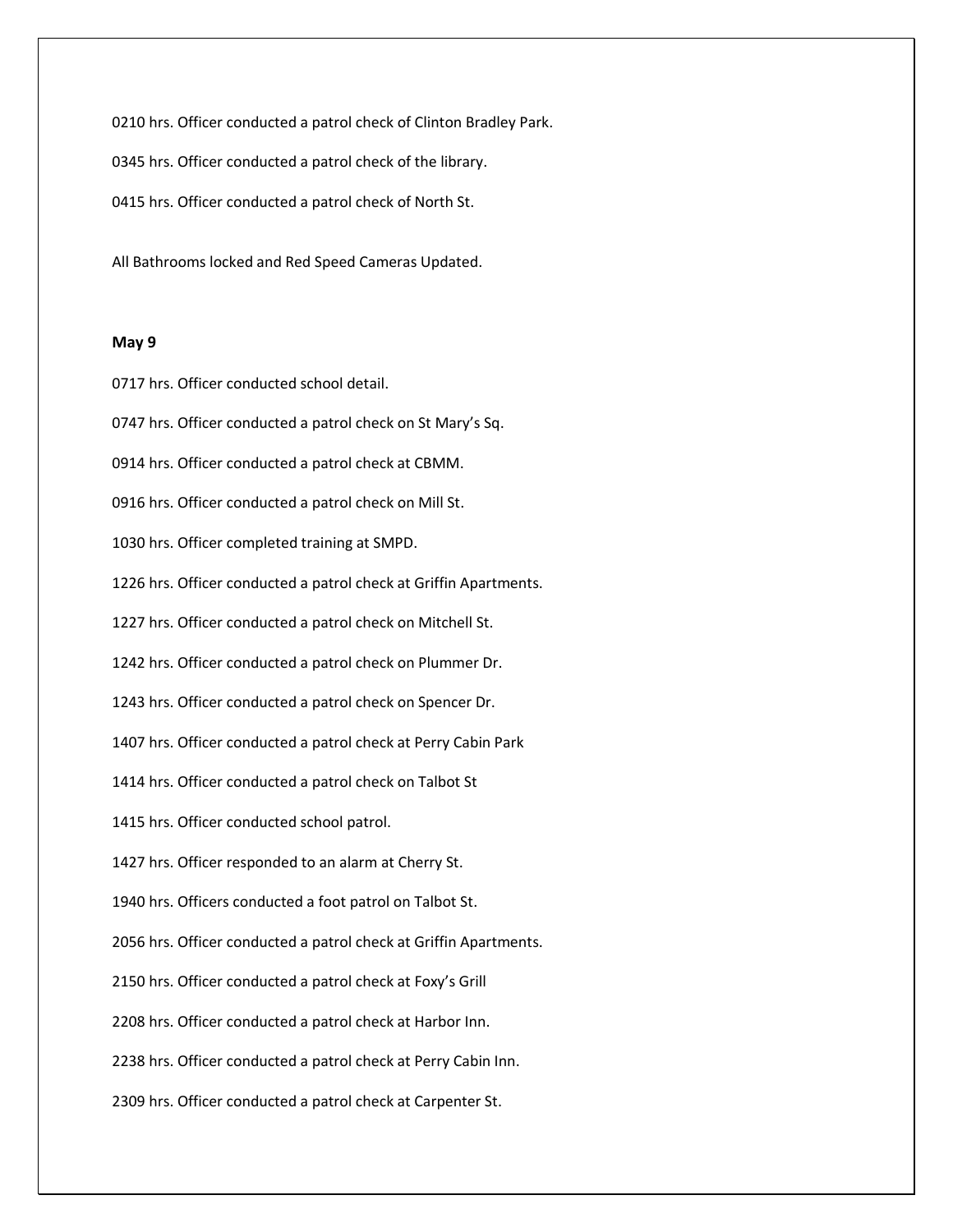0112 hrs. Officer conducted a patrol check at the Post Office. 0119 hrs. Officer conducted a patrol check at Harbor Inn. 0244 hrs. Officer conducted a patrol check at Plummer Dr. 0245 hrs. Officer conducted a patrol check at Spencer Dr. 0409 hrs. Officer responded to an alarm at 209 S Talbot St. BATHROOMS LOCKED AND SPEED CAMERAS CHECKED

## **May 10**

0720 hrs. Officer conducted school detail.

0747 hrs. Officer conducted a patrol check at Muskrat Park.

0847 hrs. Officer conducted a patrol check at CBMM.

0850 hrs. Officer conducted a patrol check on Mill St.

0942 hrs. Officer completed an administrative assignment at the library.

0956 hrs. Officer handled a civil complaint on W Chestnut.

1011 hrs. Officer conducted a patrol check on Talbot St.

1314 hrs. Officer conducted a patrol check ay Griffin Apartments.

1315 hrs. Officer conducted a patrol check on Mitchell St.

1345 hrs. Officer conducted a patrol check at Public Works.

1347 hrs. Officer conducted a patrol check at Clinton Bradley Park.

1401 hrs. Officer conducted a patrol check at San Domingo Park.

1432 hrs. Officer conducted school detail.

1449 hrs. Officer conducted a patrol check at the Harbor Inn.

1556 hrs. Officer handled a vehicle collision on Talbot St.

1615 hrs. Officer completed an administrative assignment at SMPD.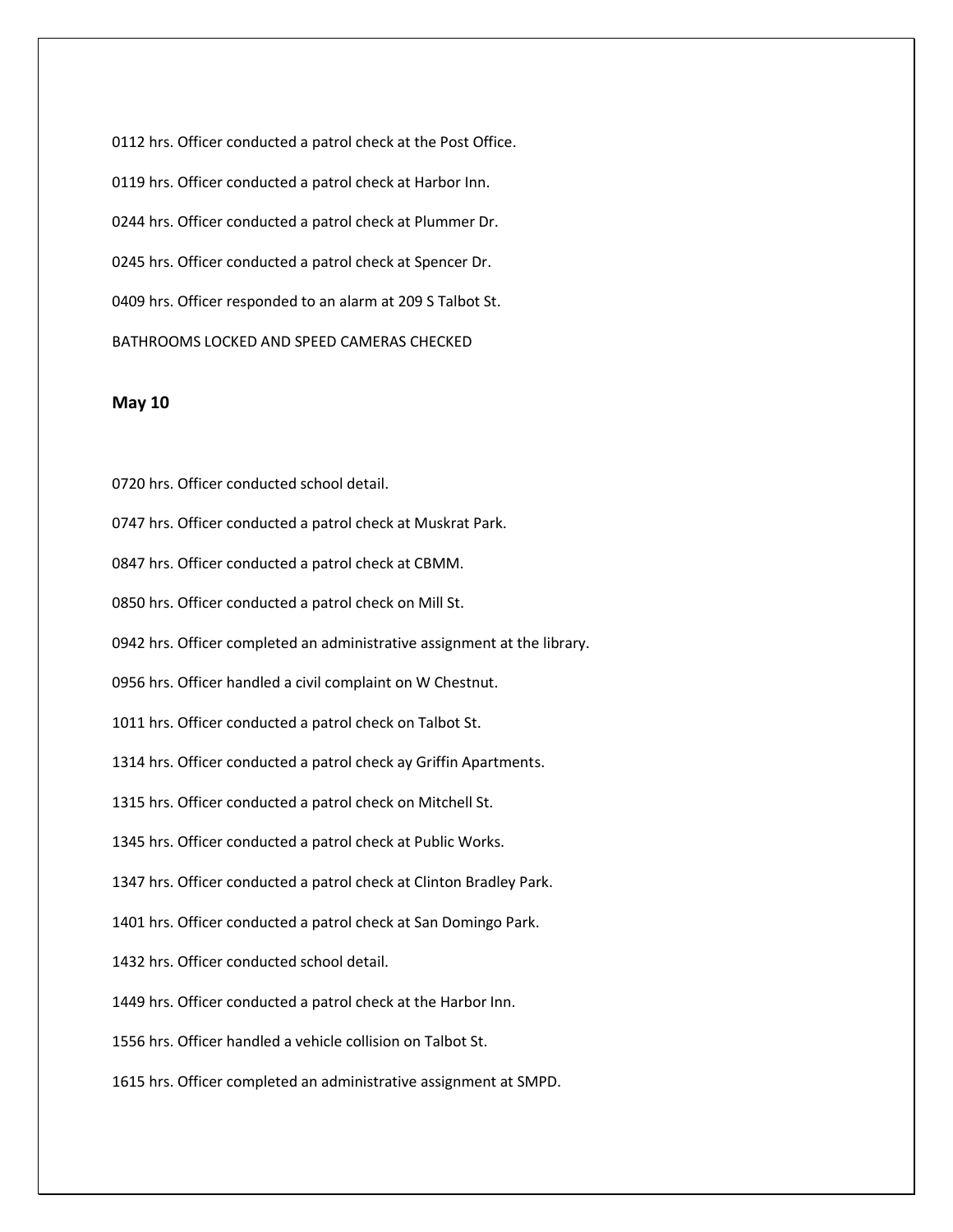1700 hrs. Officer completed an administrative assignment at SMPD. 1913 hrs. Officer responded to E. Chew Ave in reference to a verbal domestic. 2107 hrs. Officer responded to E. Chew Ave in reference to a follow-up. 2115 hrs. Officer conducted a patrol check at Carpenter St. 2305 hrs. Officer conducted a patrol check at Carpenter St. 2311 hrs. Officer conducted a patrol check at Perry Cabin Park. 2315 hrs. Officer conducted a patrol check at Perry Cabin Dr. 2337 hrs. Officer conducted a patrol check at Harbor Inn. 2346 hrs. Officer conducted a patrol check at Griffin Dr. 0022 hrs. Officer conducted a patrol check at 933 S Talbot St. 0310 hrs. Officer conducted a patrol check at Spencer Dr. 0311 hrs. Officer conducted a patrol check at Plummer Dr. BATHROOMS LOCKED **May 11** 0706 hrs. Officers conducted AM school patrol.

0736 hrs. Officer responded to Green St. for a noise complaint.

0808 hrs. Officer conducted a patrol check of 933 Talbot.

0817 hrs. Officer conducted vehicle maintenance.

0934 hrs. Officer conducted a patrol check of Griffin Dr.

0942 hrs. Officers responded to N. Talbot for a Verbal Domestic.

1012 hrs. Officer conducted a patrol check of Marea Terrace.

1024 hrs. Officer conducted a patrol check of 400 St. Mary's Sq.

1302 hrs. Officers responded to Perry Cabin Drive for a suicidal person. Officers administered an Emergency Petition and subject was taken to UM Shore Reginal Health.

1439 hrs. All officers of SMPD attended mandatory training.

1830 hrs. Officer conducted a patrol check of the Town Hall.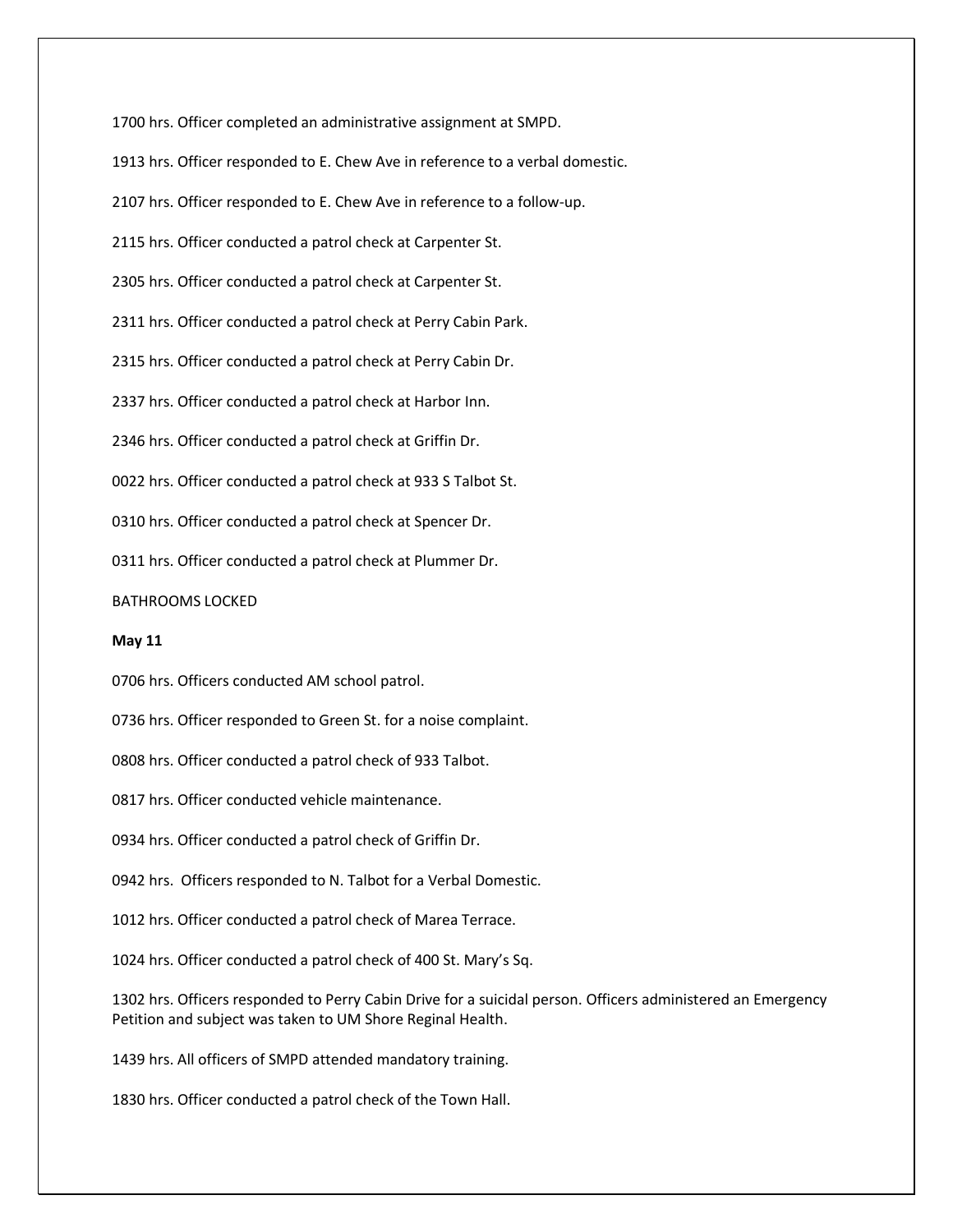1915 hrs. Officer conducted a patrol check of the Maritime Museum.

2015 hrs. Officer assisted other law at Mitchell St.

2050 hrs. Officer conducted a patrol check of Perry Cabin Park.

2105 hrs. Officer handled a parking complaint in the Carpenters Street Parking lot.

2145 hrs. Officer conducted a patrol check of Talbot St.

2220 hrs. Officer conducted a patrol check of Mitchell St.

2235 hrs. Officer conducted a patrol check of Clinton Bradley Park.

0040 hrs. Officer conducted a patrol check of North St & Griffin Dr.

0145 hrs. Officer conducted a patrol check of Talbot St.

0205 hrs. Officer conducted a patrol check of the library.

0400 hrs. Officer conducted a patrol check of Webb Ln.

All Bathrooms locked and speed cameras updated.

## **May 12**

0724 hrs. Officer conducted a school patrol at 100 Seymour Ave.

0725 hrs. Officer conducted an escort at 1001 S Talbot St.

0759 hrs. Officer conducted a patrol check at 213 N Talbot St.

0759 hrs. Officer conducted a patrol check at 300 Mill St.

1041 hrs. Officer completed an administrative assignment at 300 Mill St.

1058 hrs. Officer conducted a patrol check at Marea Terrace.

1232 hrs. Officer signed off on an ERO at 100 S Fremont St.

1237 hrs. Officer responded to 100 S Fremont St. in reference to a parking violation.

1702 hrs. Officers conducted a foot patrol on Talbot St.

1710 hrs. Officer handled an escort at Perry Cabin Parry.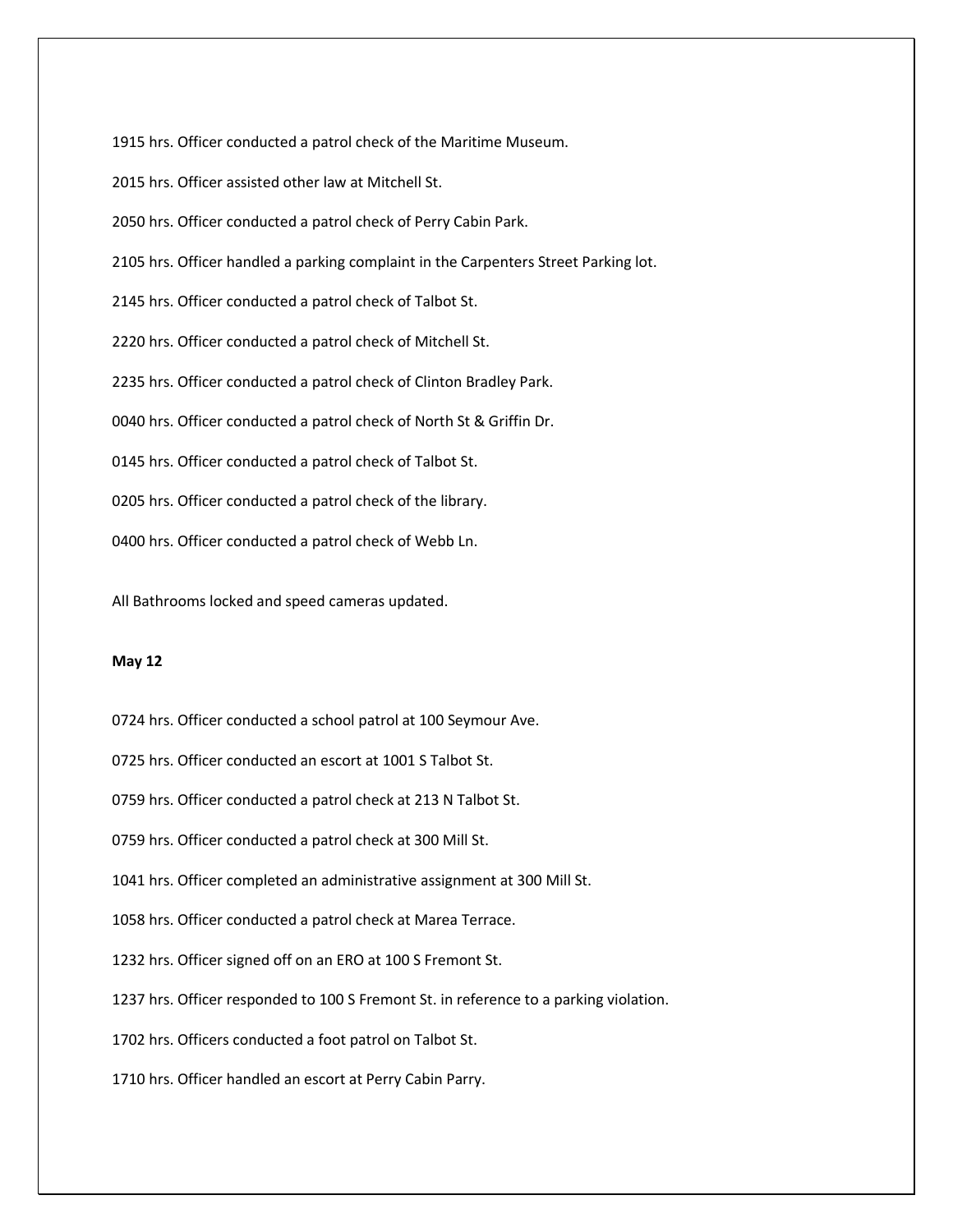1735 hrs. Officer handled a miscellaneous Talbot St & Plummer Dr. 1815 hrs. Officer conducted a traffic stop which yielded a drug and DUI arrest. 2103 hrs. Officer conducted a patrol check at Mill St. 2129 hrs. Officer conducted a patrol check at Griffin Apts. 2140 hrs. Officer conducted a patrol check at Carpenter St. 2146 hrs. Officer conducted a patrol check at Perry Cabin Inn. 2207 hrs. Officer conducted a patrol check at Perry Cabin Park. 2214 hrs. Officer conducted a patrol check at 933 S Talbot St. 2227 hrs. Officer conducted a patrol check at Carpenter St. 2229 hrs. Officer conducted a patrol check at Plummer Dr. 2231 hrs. Officer conducted a patrol check at Spencer Dr. 2307 hrs. Officer conducted a patrol check at Christ Church. 2307 hrs. Officer conducted a patrol check at Muskrat Park. 2320 hrs. Officer conducted a patrol check at Maritime Museum. 2355 hrs. Officer conducted a patrol check at the Post Office. 0045 hrs. Officer conducted a patrol check of Clinton Bradley Park. 0050 hrs. Officer conducted a patrol check at the Carpenter Street Saloon. 0210 hrs. Officer conducted a patrol check of the library. 0330 hrs. Officer conducted a patrol check of Talbot St. 0510 hrs. Officer conducted a patrol check of Public Works.

All bathrooms locked and the Red Speed cameras have been updated.

# **May 13**

0721 hrs. Officer conducted school detail.

7:25 AM - Officer conducted patrol checks throughout the Mitchell Street apts. Nothing found to report.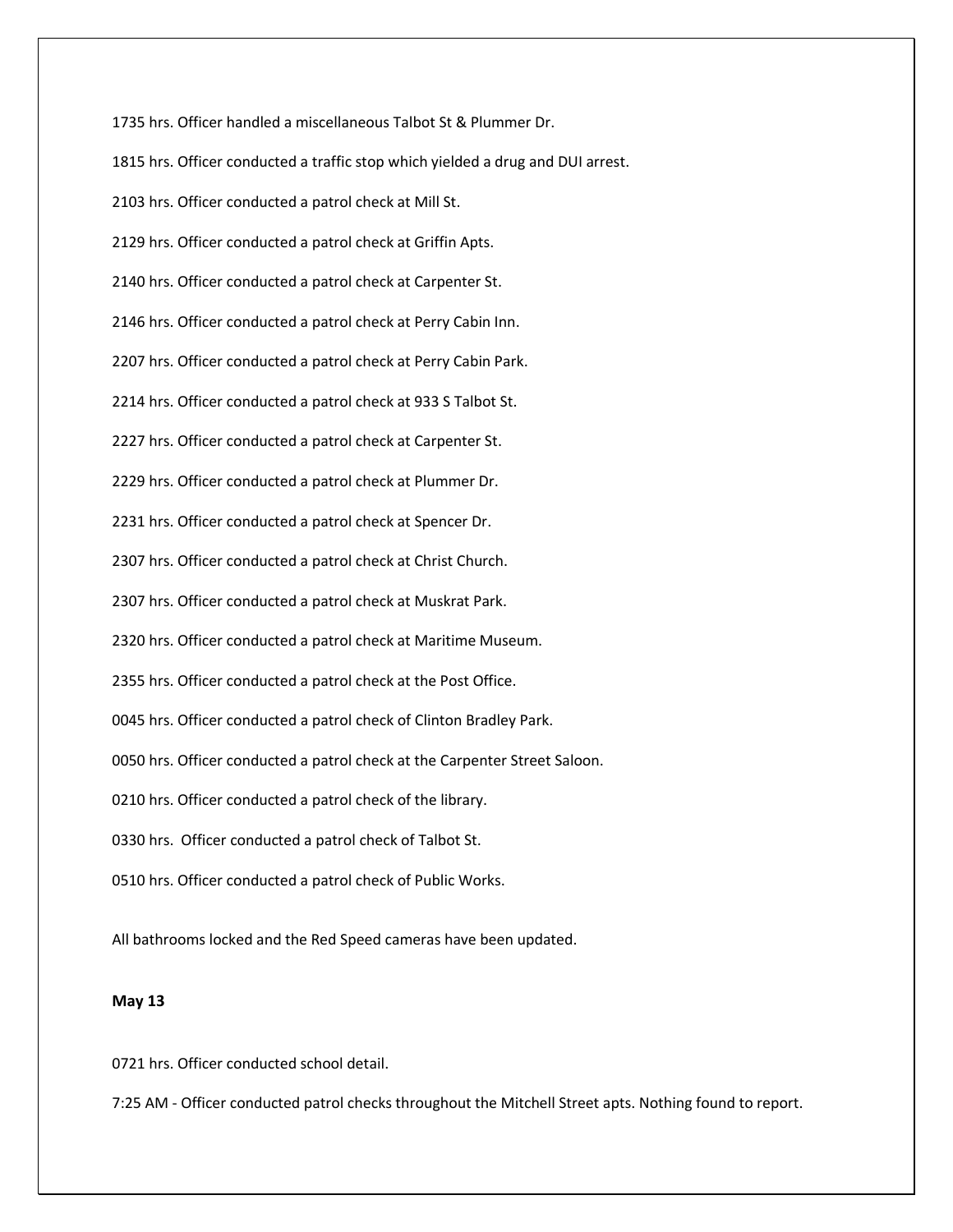7:35 AM- Officer conducted patrol checks throughout the Griffin Drive apts. No issues to report.

0749 hrs. Officer conducted a patrol check at the Harbor Inn.

0813 hrs. Officer conducted a patrol check at CBMM.

0814 hrs. Officer conducted a patrol check on Mill St.

0935 hrs. Officer conducted a patrol check on St Mary's Sq.

10:00 AM - Officers attended a site construction meeting for 906 S. Talbot Street.

1106 hrs. Officer conducted a patrol check at Perry Cabin Park.

1108 hrs. Officer conducted a patrol check on Perry Cabin Dr.

1145 hrs. Officer conducted a patrol check at Griffin Apartments.

1146 hrs. Officer conducted a patrol check on Mitchell St.

1212 hrs. Officer assisted TSO with a traffic complaint on Church Neck Rd. Nothing to report.

1515 hrs. Officer completed a Talbot County District Court ordered expungement.

1709 hrs. Officers responded to the town office in reference to an alarm. Cleaning crew error. All checked out okay.

1914 hrs. Officer conducted a patrol check at Public Works.

1929 hrs. Officers conducted a foot patrol on Talbot St.

2100-2300 hrs. Officers conducted a traffic assignment on Talbot St.

2317 hrs. Officer conducted a patrol check at Carpenter St.

2347 hrs. Officer conducted a patrol check at the Post Office.

0013 hrs. Officer conducted a patrol check at Muskrat Park.

0017 hrs. Officer conducted a patrol check at Griffin Apts.

0227 hrs. Officer conducted a patrol check at Harbor Inn.

0239 hrs. Officer conducted a patrol check at Perry Cabin Park.

BATHROOMS LOCKED

**May 14**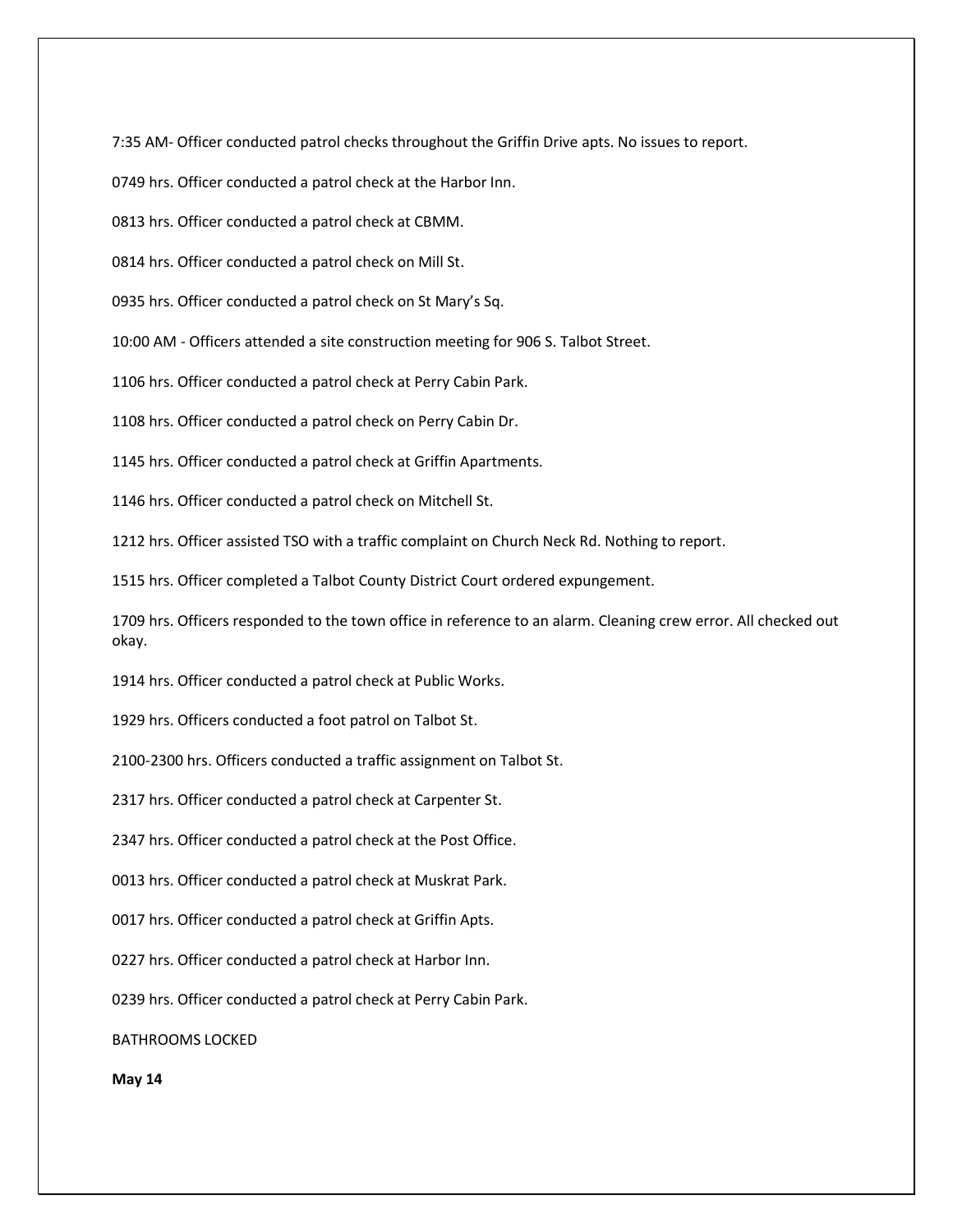0510 hrs. Officer began duty for St Michaels running fest.

0530 hrs. Officer conducted a traffic assignment at Talbot & Seymour for St Michaels running fest.

0600 hrs. Officers began duty for St Michaels running fest, Officers along with Chief Smith closed Talbot St for start of the race, then monitored the event until conclusion. Large attendance observed no issues reported.

1200 hrs. Officer conducted foot patrol on Talbot St.

1230 hrs. Officer conducted a patrol check at the CBMM.

1339 hrs. Officer conducted a patrol check at St Mary's Sq.

1355 hrs. Officer conducted a patrol check at Griffin Apartments.

1357 hrs. Officer conducted a patrol check on Mitchell St.

1402 hrs. Officer conducted a patrol check at Perry Cabin Dr.

1406 hrs. Officer conducted foot patrol on Talbot St.

1802 hrs. Officer conducted a patrol check at 933 S Talbot St

1831 hrs. Officer conducted a patrol check at Foxy's.

1912 hrs. Officer conducted a patrol check at the Maritime Museum.

1928 hrs. Officer conducted a patrol check at Muskrat Park.

1939 hrs. Officer conducted a patrol check at San Domingo Park.

1948 hrs. Officer conducted a patrol check at Griffin Apts.

1958 hrs. Officer conducted a patrol check at Harbor Inn.

2009 hrs. Officer conducted a patrol check at Perry Cabin Park.

2042 hrs. Officer conducted a foot patrol at the Maritime Museum.

2043 hrs. Officer conducted a patrol check at Carpenter St.

2227 hrs. Officer conducted a patrol check at Carpenter St. Saloon.

2230 hrs. Officer conducted a patrol check at Talbot St.

2238 hrs. Officer conducted a patrol check at Foxy's.

0017 hrs. Officer conducted a patrol check at Mill St.

0145 hrs. Officer conducted a traffic stop which yielded a DUI arrest.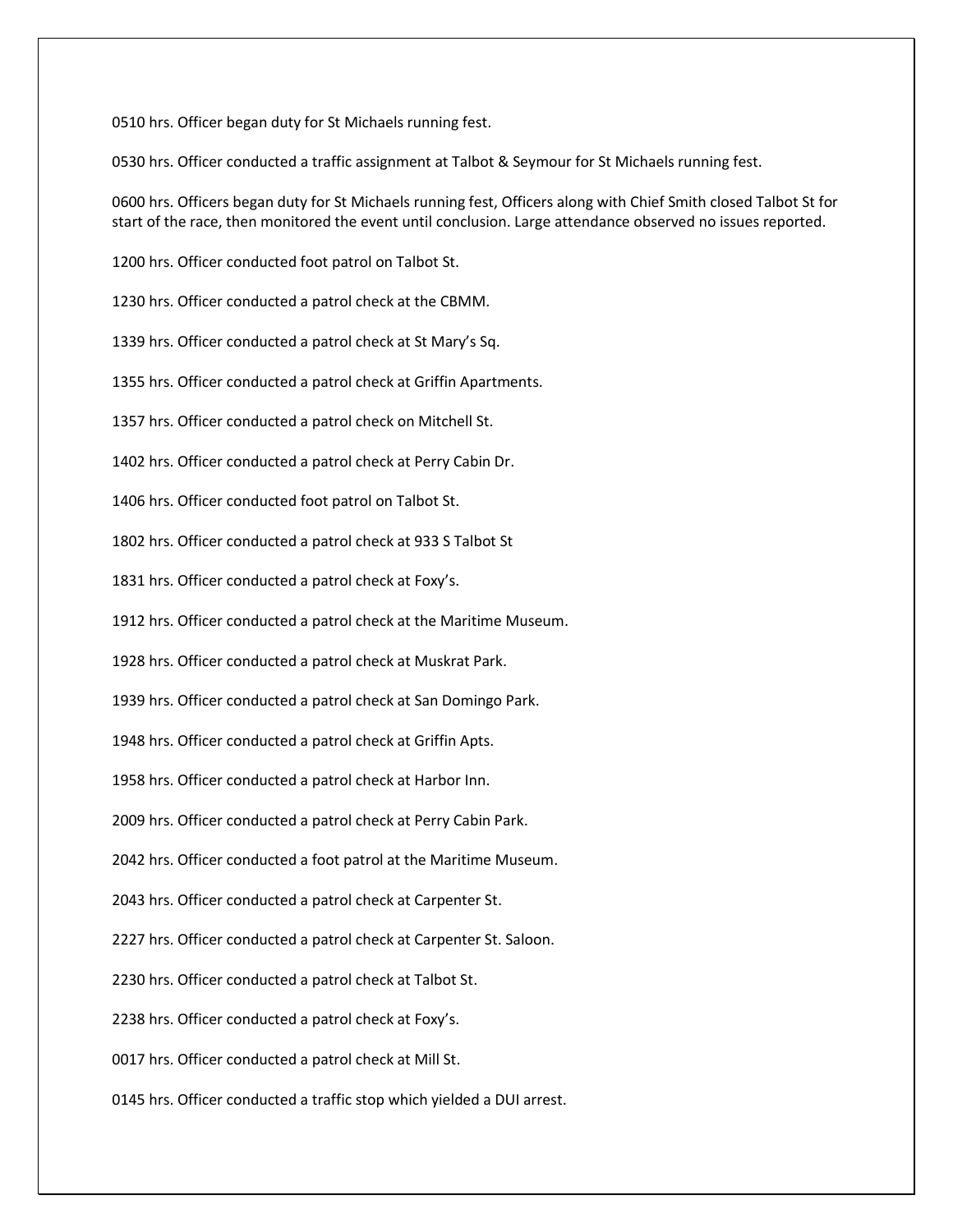0346 hrs. Officer responded to E Maple Ave to assist fire with a house fire. No injuries or signs of foul play. BATHROOMS LOCKED

# **May 15**

0733 hrs. Officer conducted a patrol check on Mitchell St.

0745 hrs. Officer did a patrol check at Griffin Apartments.

0808 hrs. Officer conducted a patrol check at 205 E Maple St.

0951 hrs. Officer handled an alarm at the school. Nothing to report.

1017 hrs. Officer conducted a patrol check at the CBMM.

1021 hrs. Officer conducted a patrol check on Mill St.

1236 hrs. Officer conducted a patrol check on Talbot St.

1240 hrs. Officer conducted a foot patrol on Talbot St.

1451 hrs. Officer handled a traffic complaint on W Harbor Rd.

1501 hrs. Officers assisted TSO at the St Michaels Cottages. Nothing to report.

1540 hrs. Officers handled an animal complaint on Dodson Ave. Nothing to report.

1947 hrs. Officer conducted a patrol check at E Maple Ave.

2026 hrs. Officers conducted a foot patrol on Talbot St.

2345 hrs. Officer conducted a patrol check at Plummer and Spencer Dr.

2354 hrs. Officer conducted a patrol check at E Maple Ave.

0005 hrs. Officer conducted a patrol check at Perry Cabin Dr.

BATHROOMS LOCKED

# **May 16**

0715 hrs. Officer conducted school patrol.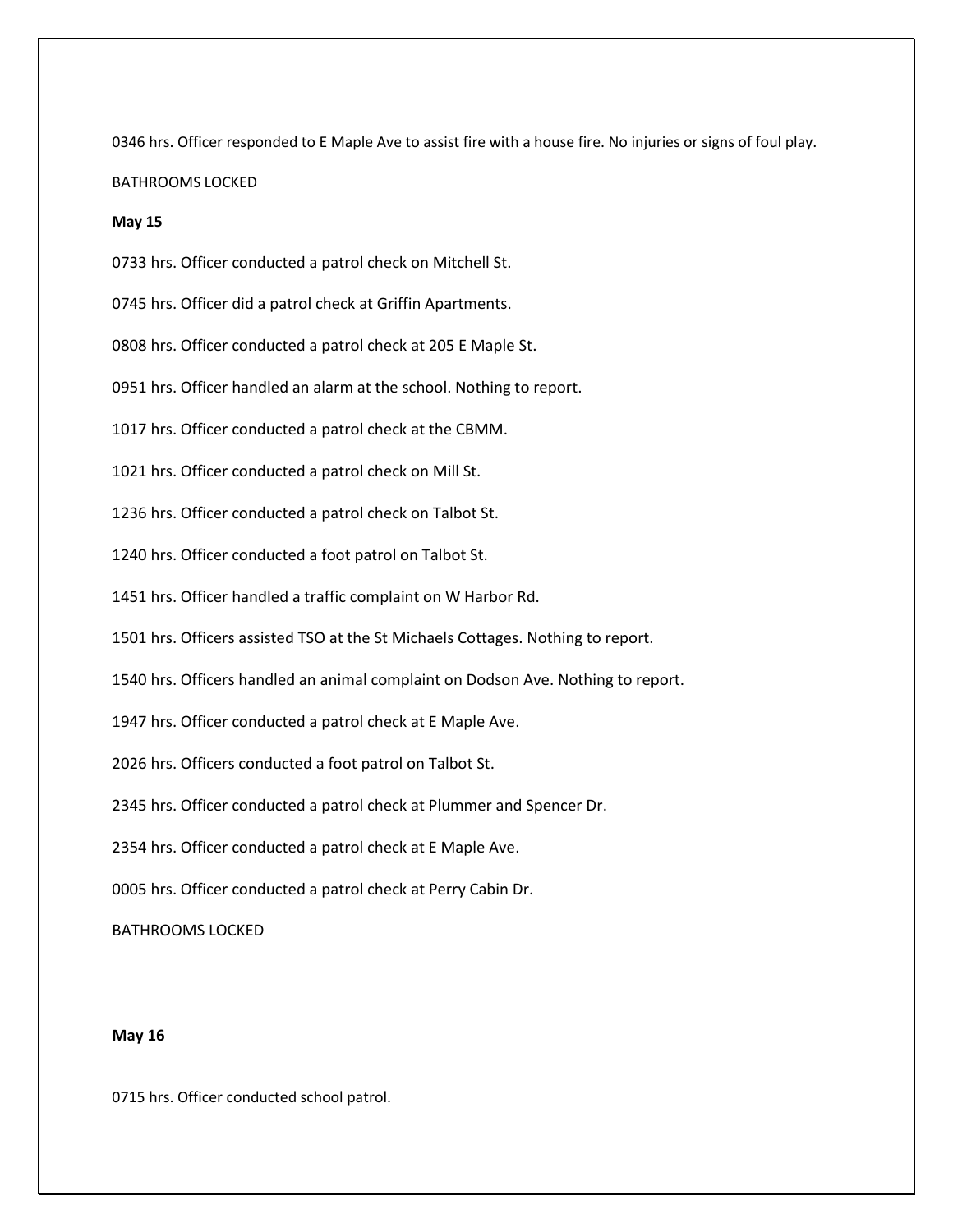0830 hrs. Officer conducted administrative duties relating to firearms purchasing.

- 1117 hrs. Officer conducted patrol check of area boat landings and the Harbor.
- 1117 hrs. Officer conducted community policing at Perry Cabin Park.
- 1157 hrs. Officer assisted a citizen at SMPD in reference to event permitting.
- 1407 hrs. Officer conducted community police on Mill St.
- 1600 hrs. All SMPD personnel attended in service training at SMPD.
- 1725 hrs. Officer conducted a patrol check of Business Park.
- 1800 hrs. Officer handled an unwanted subject on Locust St.
- 1915 hrs. Officer conducted a patrol check of Talbot St.
- 2150 hrs. Officer conducted a patrol check of Griffin Dr.
- 2155 hrs. Officer conducted a patrol check of North St.
- 2205 hrs. Officer conducted a patrol check of Clinton Bradley Park.
- 2230 hrs. Officer conducted a patrol check of Carpenter Street Saloon.
- 2300 hrs. Officer conducted a patrol check of Perry Cabin Park.
- 2335 hrs. Officer conducted a patrol check of the library.
- 0040 hrs. Officer conducted a patrol check of Public Works.
- 0220 hrs. Officer conducted a patrol check of the Town Hall.
- 0230 hrs. Officer conducted a patrol check of the Maritime Museum.
- 0235 hrs. Officer conducted a patrol check of Talbot St.
- 0405 hrs. Officer conducted a patrol check of Perry Cabin Park.
- Bathrooms locker and Red Speed Cameras updated.

## **May 17**

- 0725 hrs. Officer conducted school patrol.
- 0830 hrs. Officer conducted a patrol check of Marea Terrace.
- 0850 hrs. Officer conducted community police assignment.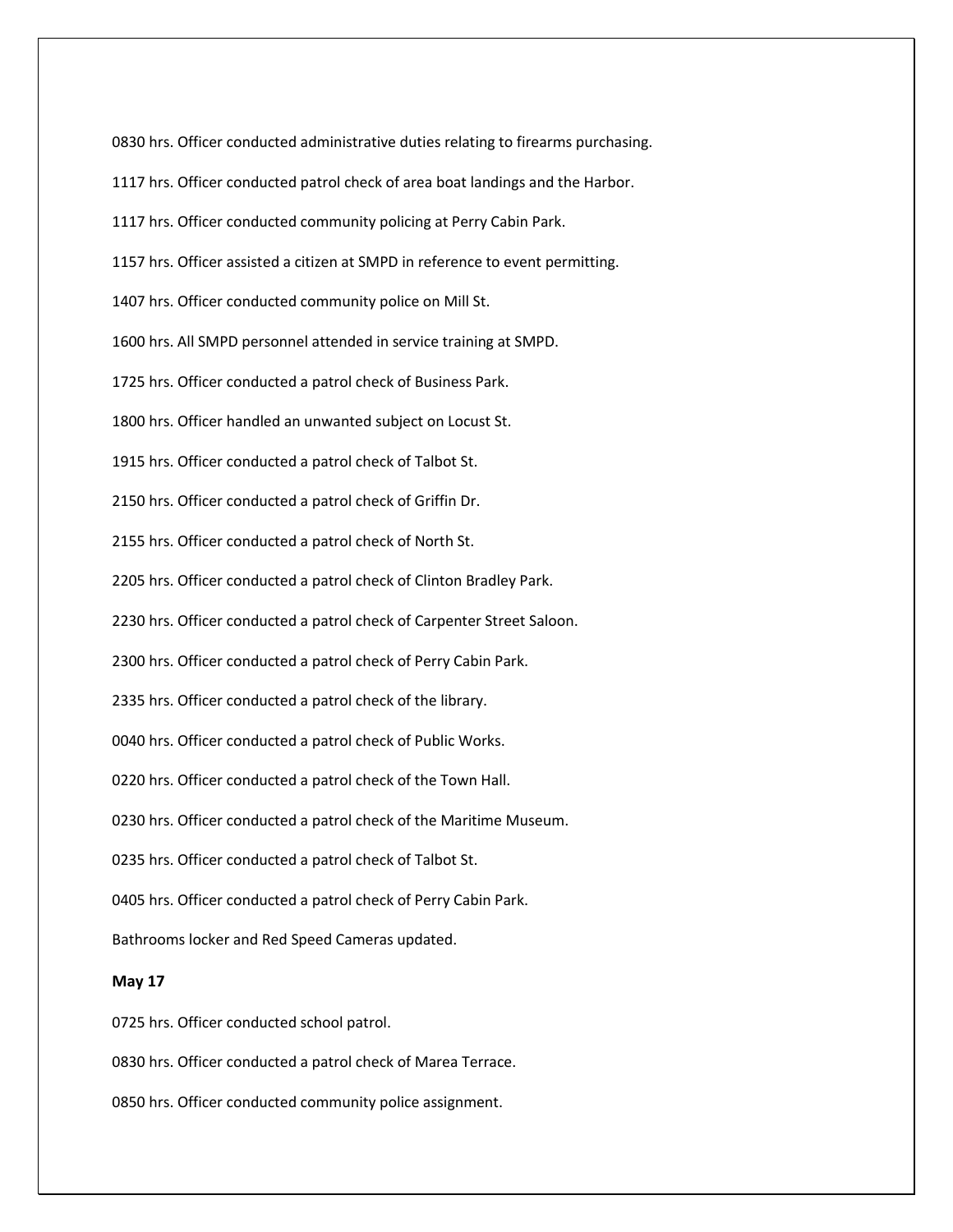1120 hrs. Officer handled an alarm activation at Mulberry St. 1155 hrs. Officer began foot patrol at the Maritime Museum. 1410 hrs. Officer conducted school patrol. 1605 hrs. Officer conducted a patrol check of 305 Mulberry St. 1810 hrs. Officer assisted Fire at 404 Talbot St. 1845 hrs. Officer handled a parking violation 404 Talbot St. 1910 hrs. Officer conducted a patrol check of the school complex. 1945 hrs. Officer conducted a patrol check of Webb Ln. 2005 hrs. Officer conducted a patrol check of Perry Cabin Park. 2115 hrs. Officers handled a check welfare at North St. 2235 hrs. Officer conducted a patrol check of Clinton Bradley Park. 2300 hrs. Officer handled a harassment at North St. 2340 hrs. Officer conducted a patrol check of E. Maple Ave. 0040 hrs. Officer conducted a patrol check of Carpenter Street Saloon. 0135 hrs. Officer conducted a patrol check of the library. 0200 hrs. Officer conducted a patrol check of North St. 0445 hrs. Officer conducted a patrol check of Perry Cabin Park.

Bathrooms locker and Red Speed Cameras updated.

# **May 18**

0719 hrs. Officer conducted AM school duty.

0730 hrs. Officer conducted a patrol check of the Griffin Drive apartments. Nothing found to report.

0807 hrs. Officer conducted a patrol check of 213 N. Talbot.

0820 hrs. Officers reported for a case at Circuit Court.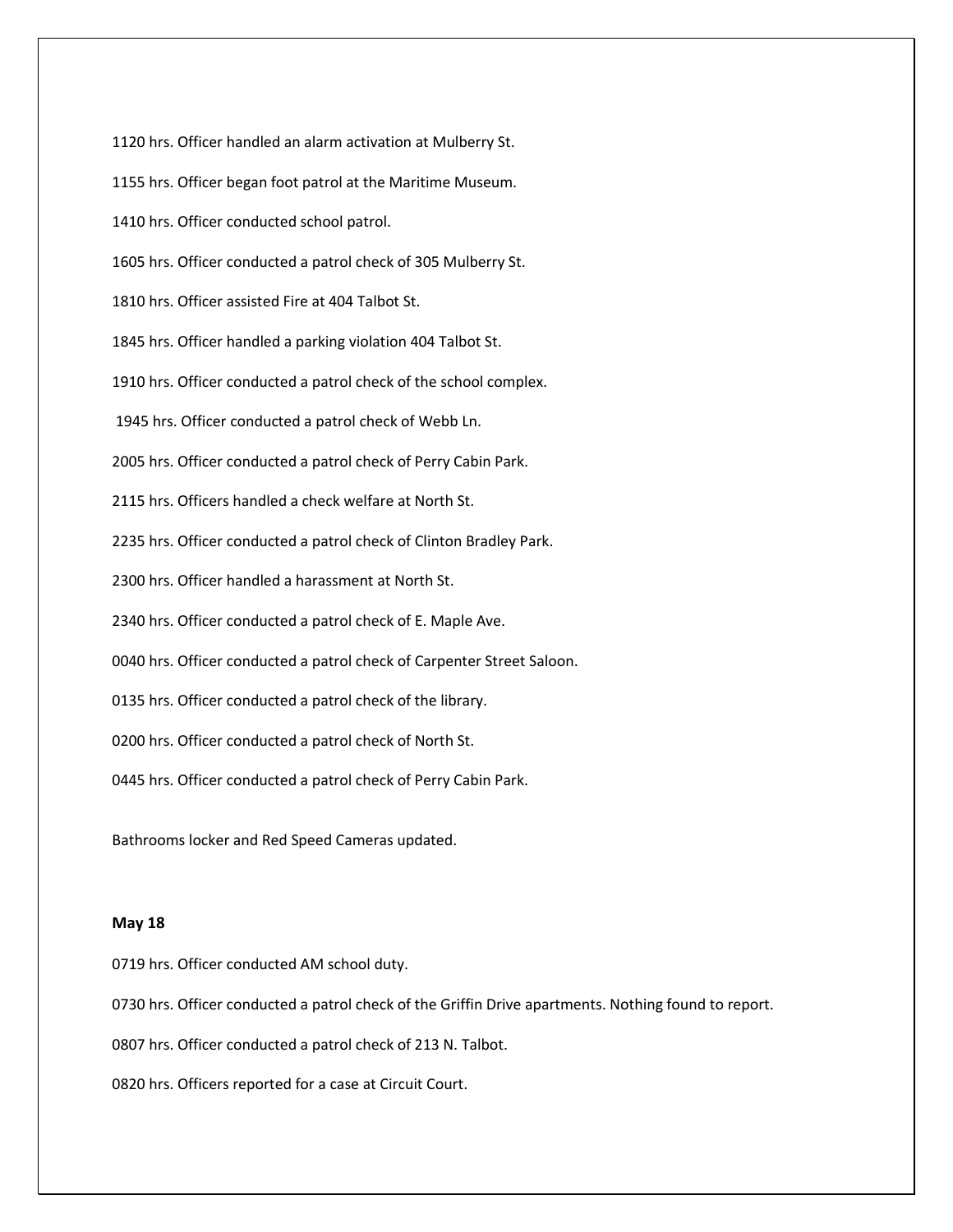1017 hrs. Officer conducted a patrol check of Marea Terrace.

1244 hrs. Officer conducted a traffic assignment on W. Harbor Road. No violations observed.

1315 hrs. Officer conducted a patrol check of Talbot St. Nothing notable to report.

1500 hrs. Officer conducted a patrol check of St. Michaels Nature Park. Nothing found.

1600 hrs. Officer conducted a patrol check of New Lane.

1644 hrs. Officer escorted farm equipment through town.

1750 hrs. Officer conducted a patrol check at Griffin Drive.

1755 hrs. Officer conducted a patrol check at Mitchell Street.

1800 hrs. Officer conducted a patrol check at the CBMM.

1803 hrs. Officer conducted a patrol check at Plummer Drive.

1805 hrs. Officer conducted a patrol check at Spencer Drive.

2210 hrs. Officer conducted a patrol check at Carpenter Street.

2253 hrs. Officer conducted a patrol check at the Perry Cabin Park.

0038 hrs. Officer conducted a patrol check at the Harbor Inn.

Bathrooms Locked cameras checked.

# **May 19**

0630 hrs. Officer conducted a patrol check at Public Works.

0718 hrs. Officer conducted a patrol check at Griffin Apartments.

0719 hrs. Officer conducted AM school detail.

0746 hrs. Officer conducted a patrol check on Mitchell St.

0748 hrs. Officer conducted a patrol check at the Harbor Inn.

0838 hrs. Officer conducted a patrol check at the CBMM.

0840 hrs. Officer conducted a patrol check on Mill St.

1048 hrs. Officers assisted EMS on North St. Nothing to report.

1121 hrs. Officer conducted a patrol check at Clinton Bradley Park.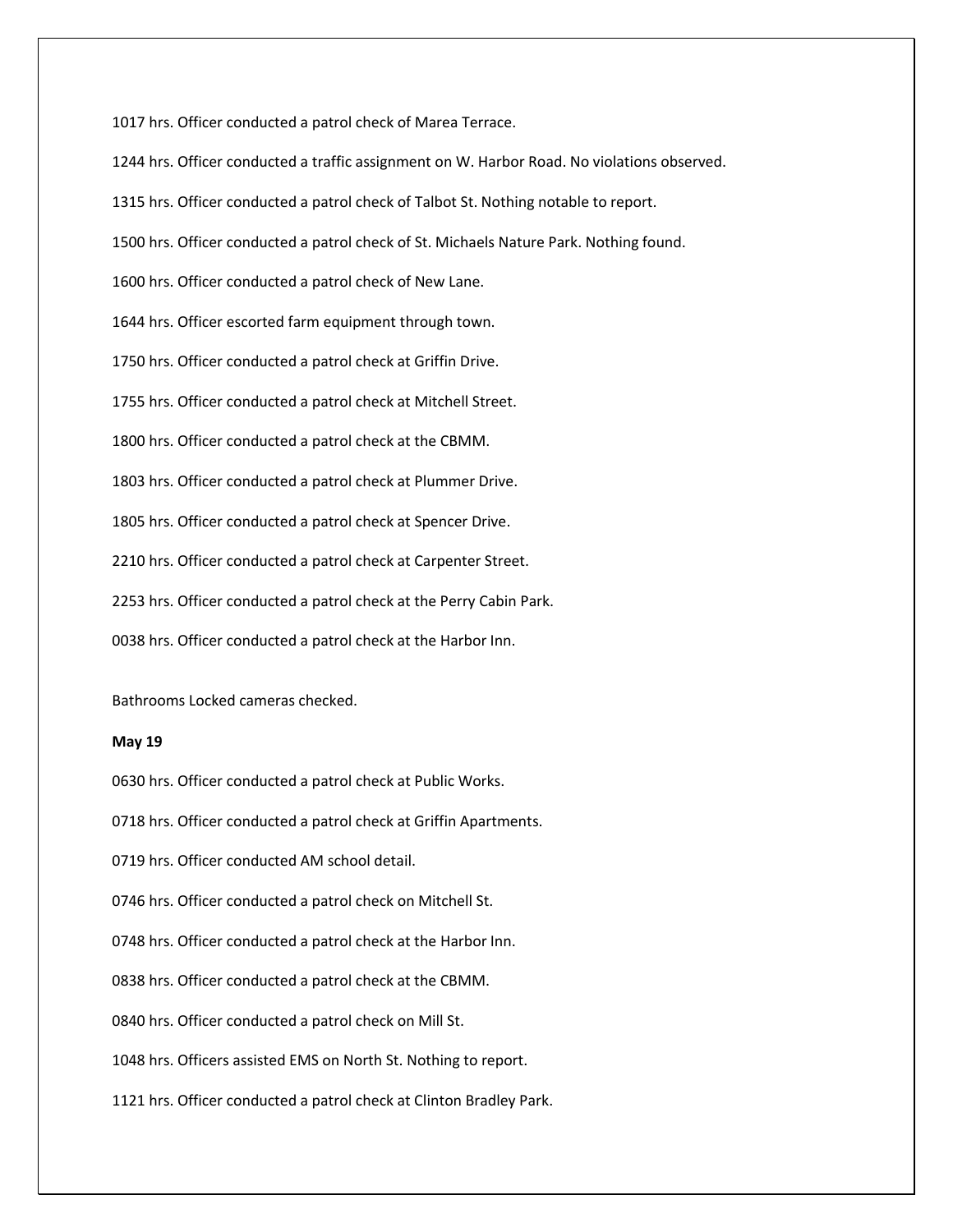1249 hrs. Officer conducted a patrol check on Plummer Dr.

1250 hrs. Officer conducted a patrol check on Spencer Dr.

1339 hrs. Officer conducted a patrol check at San Domingo Park.

1512 hrs. Officer conducted a patrol check on Talbot St.

1907 hrs. Officer responded to Locust St for a parking complaint. Nothing to report.

2029 hrs. Officer responded to the area of Chew/Harbor in reference to a traffic complaint. No violations observed.

2227 hrs. Officer conducted a patrol check at Griffin Apts.

2238 hrs. Officer conducted a patrol check at E Maple Ave.

2245 hrs. Officer conducted a foot patrol on Talbot St.

2332 hrs. Officer conducted a patrol check at Mill St.

2335 hrs. Officer conducted a patrol check at Perry Cabin Park.

0033 hrs. Officer conducted a patrol check at 933 S Talbot St.

0256 hrs. Officer conducted a patrol check at Maritime Museum.

0507 hrs. Officer conducted a patrol check at Foxy's.

# BATHROOMS LOCKED

# **May 20**

0634 hrs. Officer responded to an alarm.

0719 hrs. Officers conducted AM school duty.

0923 hrs. Officer conducted a patrol check of Griffin Dr.

1116 hrs. Officer conducted a patrol check of YMCA and schools.

1149 hrs. Officer conducted a patrol check of Marea Terrace.

1232 hrs. Officer conducted a patrol check of 213 Talbot.

1247 hrs. Officer conducted a patrol check of Harbor Inn.

1312 hrs. Officer conducted foot patrol.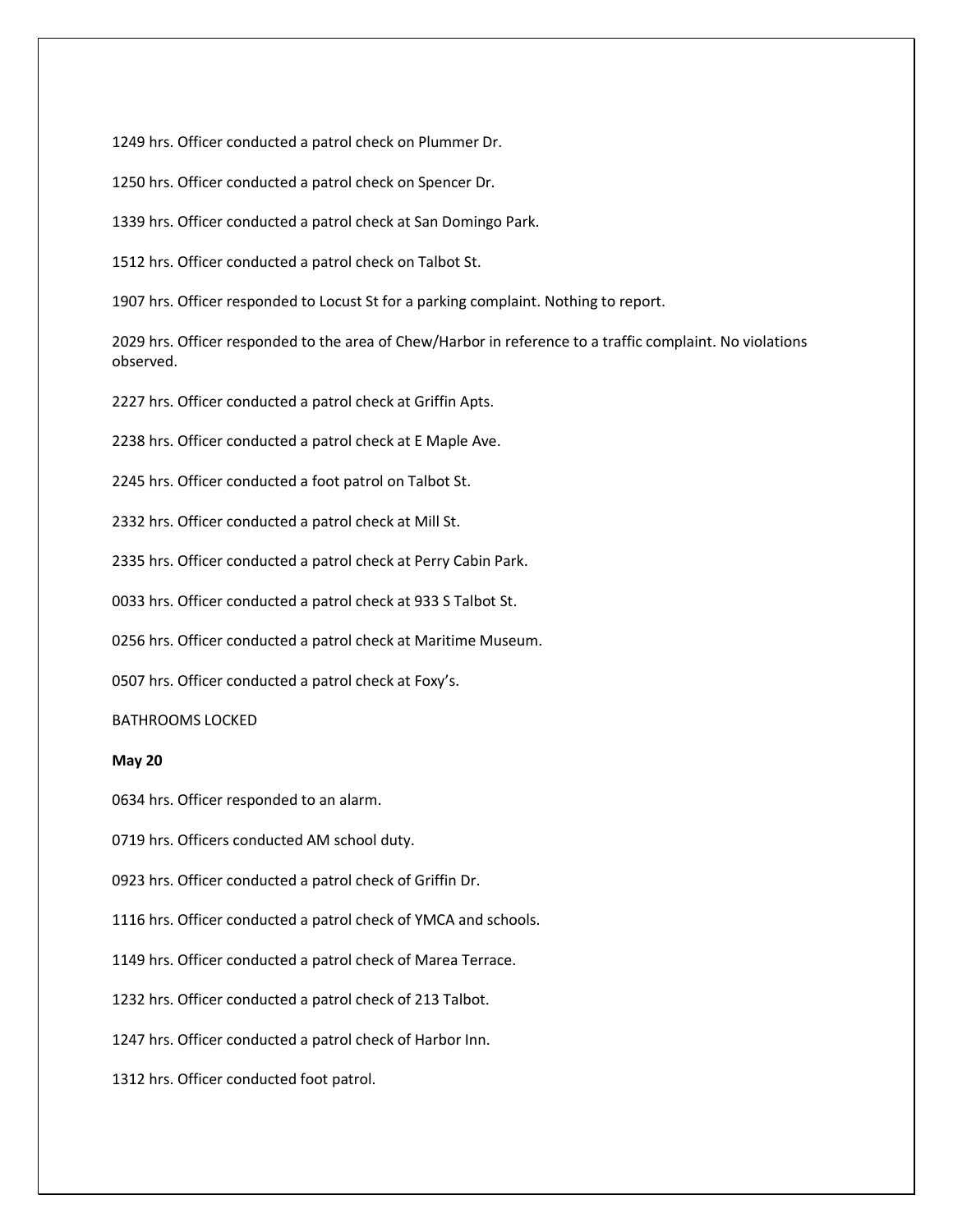1416 hrs. Officers handled PM school duty.

1515 hrs. Officer conducted community policing at SMPD.

1533 hrs. Officer conducted a patrol check of Marea Terrace.

1642 hrs. Officer conducted a patrol check of schools and YMCA.

1646 hrs. Officer conducted a patrol check of E. Chew.

1657 hrs. Officer handled a traffic complaint at Harbor Rd. & Radcliff Ave.

1800 hrs. Officer handled a disabled motor vehicle at Deep Water Point Rd. & St Michaels Rd.

1845 hrs. Officer conducted a patrol check of Talbot St.

1955 hrs. Officer handled a parking complaint in the 500 block of S. Talbot St.

2030 hrs. Officer conducted a patrol check of Business Park.

2120 hrs. Officer conducted a patrol check of Perry Cabin Park.

2140 hrs. Officer conducted a patrol check of North St.

2140 hrs. Officer began foot patrol on Harbor Rd.

2220 hrs. Officer conducted a patrol check of Maritime Museum.

2300 hrs. Officer conducted a patrol check at the school complex.

2325 hrs. Officer handled an Alarm at The Galley.

2335 hrs. Officers handled a verbal domestic on Brooks Ln.

0005 hrs. Officer conducted a patrol check of Griffin Dr.

0050 hrs. Officer conducted a patrol check at Carpenter Street Saloon.

0100 hrs. Officer conducted a patrol check of Spencer & Plummer Dr.

0125 hrs. Officer conducted a patrol check of the Post Office.

0230 hrs. Officer conducted a patrol check of Griffin Dr.

0250 hrs. Officer conducted a patrol check of Public Works.

0415 hrs. Officer conducted a patrol check of Brooks Ln.

Bathrooms locked and Red Speed Cameras updated.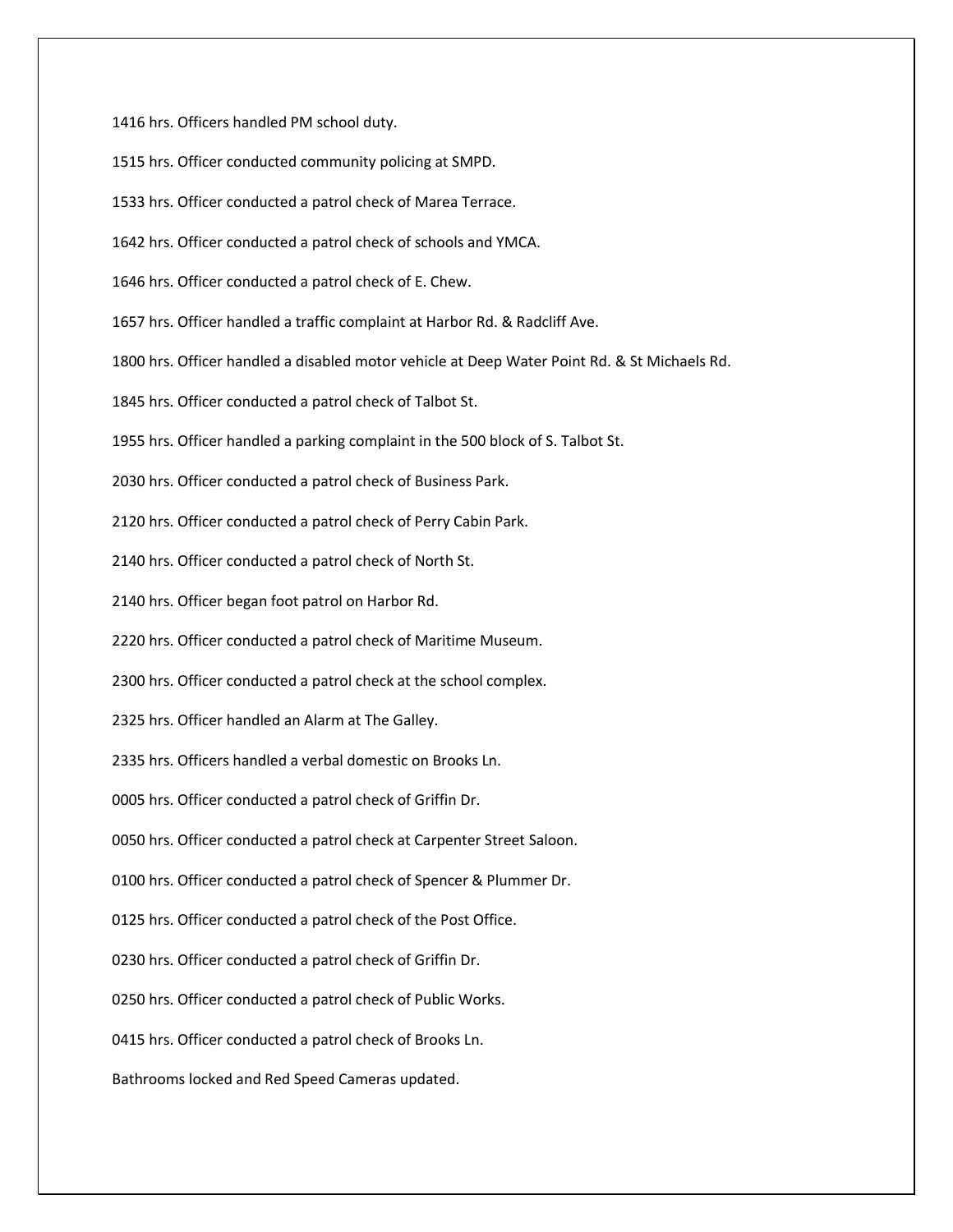## **May 21**

0653 hrs. Officer conducted a patrol check of the Harbor.

0829 hrs. Officer handled a parking violation on W. Harbor Rd. Citation issued.

0932 hrs. Officer handled a parking violation on Dodson Ave.

1007 hrs. Officer conducted a patrol check of Griffin Dr.

1008 hrs. Officer conducted vehicle maintenance in Easton.

1211 hrs. Officer handled a parking violation of Mulberry St.

1234 hrs. Officer handled an animal complaint at the CBMM.

1350 hrs. Officer handled a parking violation in W. Harbor Rd. Citation issued.

1407 hrs. Officer conducted a patrol check of Marea Terrace.

1414 hrs. Officers handled a check welfare at 108 Connors St.

1428 hrs. Officers assisted TSO on Talbot St.

1630 hrs. Officer conducted bike patrol of Talbot St. and the Historic District.

1648 hrs. Officer conducted a patrol check of San Domingo Park.

1715 hrs. Officer handled police information on E. Maple Ave.

1850 hrs. Officer conducted a patrol check of North St. & Griffin Dr.

1935 hrs. Officer conducted a patrol check of Business Park.

2005 hrs. Officer conducted a patrol check of the school complex.

2020 hrs. Officer conducted a patrol check of Business Park.

2050 hrs. Officer conducted a patrol check of Perry Cabin Park.

2120 hrs. Officer conducted a patrol check of Plummer & Spencer Dr.

2200 hrs. Officer conducted a patrol check of the Maritime Museum.

2205 hrs. Officers began foot patrol around the Town of St Michaels.

2350 hrs. Officer handled a noise complaint in the area of Lennep Lane.

0020 hrs. Officer conducted a patrol check of Christ Church.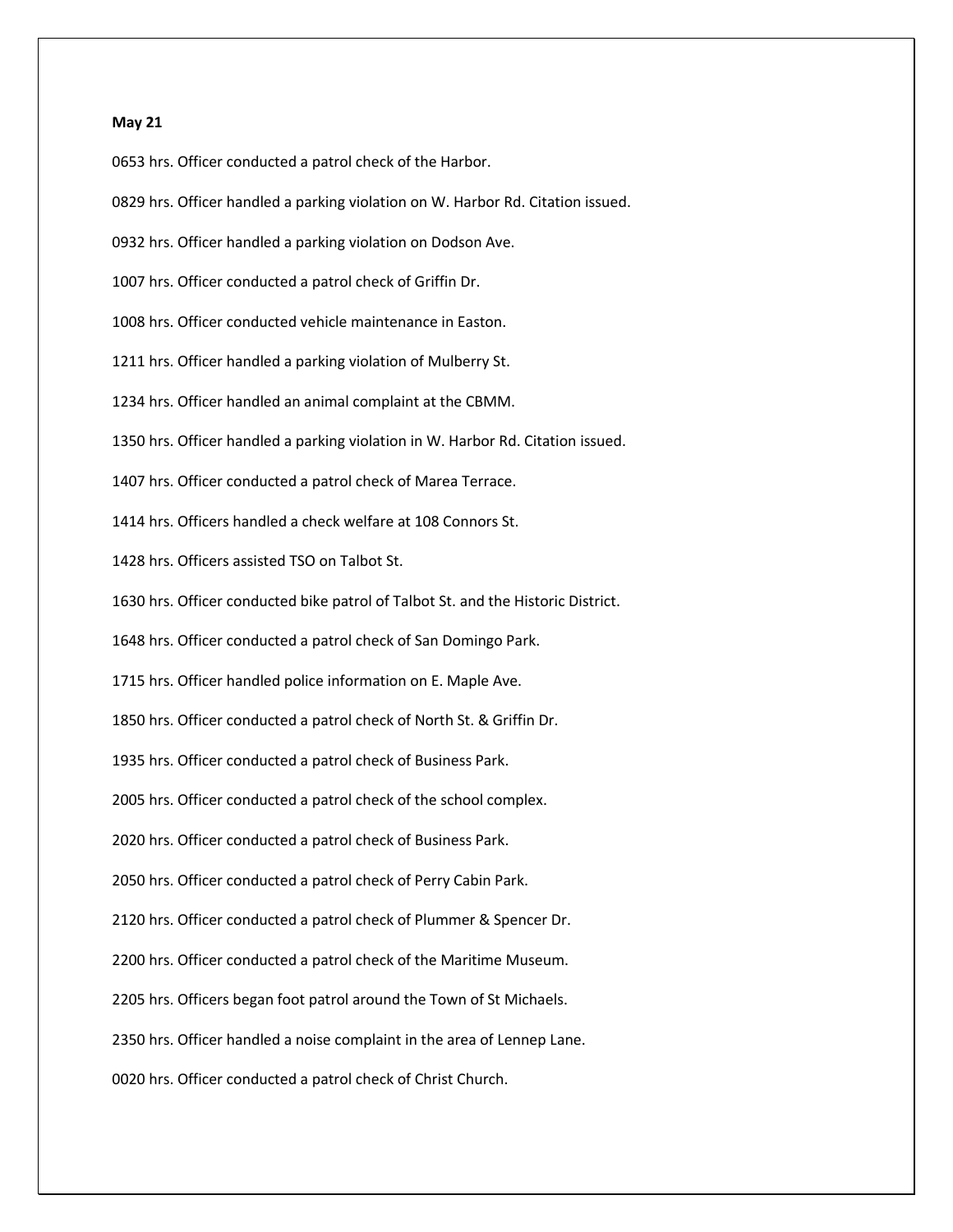0100 hrs. Officer conducted a patrol check at Public Works. 0115 hrs. Officer conducted a patrol check of Carpenter Street Saloon. 0230 hrs. Officer conducted a patrol check of Perry Cabin Park. 0310 hrs. Officer conducted a patrol check of Mitchell St. 0400 hrs. Officer conducted a patrol check of the library. Bathrooms locked and Red Speed Cameras updated.

### **May 22**

0659 hrs. Officer conducted a patrol check of 305 Mulberry St. 0705 hrs. Officer conducted a patrol check of 213 N. Talbot St. 0714 hrs. Officer conducted a controlled discharge for a sick raccoon. 0813 hrs. Officer conducted a patrol check of 933 Talbot St. 0835 hrs. Officer conducted a patrol check of 23713 St. Michaels Rd. 1045 hrs. Officer observed a parking violation at Harbor Rd. 1120 hrs. Officer conducted a patrol check of Marea Terrace. 1300 hrs. Officer conducted a patrol check of 304 S. Talbot. 1608 hrs. Officer conducted a patrol check of 400 St. Mary's Sq. 1641 hrs. Officers conducted a welfare check at St. Mary's Sq. 1653 hrs. Officer conducted a patrol check of 305 Mulberry. 1655 hrs. Officer conducted a foot patrol of 213 N. Talbot. 1706 hrs. Officer conducted a patrol check of Mill St. 1730 hrs. Officer conducted a patrol check of Dodson Ave and Webb Ln. 1850 hrs. Officer conducted a patrol check of Dodson Ave. 1925 hrs. Officer handled a vehicle collision at the corner of W. Chestnut St. & Talbot St. 1930 hrs. Officer handled a check welfare at N. Talbot St. 2140 hrs. Officer conducted a patrol check of the Town Hall.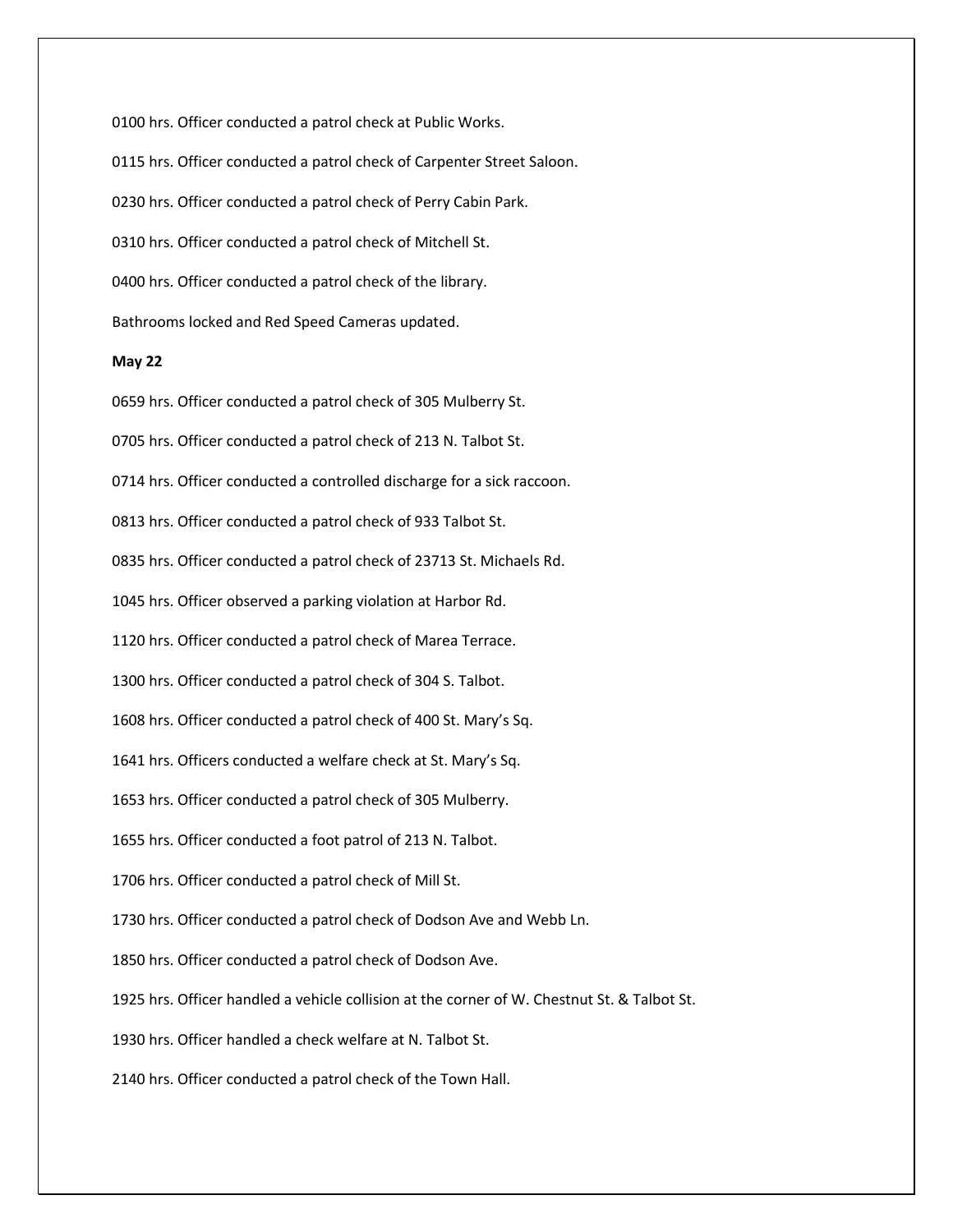2150 hrs. Officer conducted a patrol check of Perry Cabin Park. 2210 hrs. Officer assisted EMS at 114 Mitchell St. 2315 hrs. Officer conducted a patrol check of St. Luke's Church. 0005 hrs. Officer conducted a patrol check of Harbor Inn. 0150 hrs. Officer conducted a patrol check of Perry Cabin Park. 0225 hrs. Officer conducted a patrol check of Griffin Dr. 0230 hrs. Officer conducted a patrol check of the school complex. 0245 hrs. Officer conducted a patrol check of Business Park. 0310 hrs. Officer handled an escort at 101 N. Talbot St. 0345 hrs. Officer conducted a patrol check of Public Works. 0430 hrs. Officer conducted a patrol check of the library.

Bathrooms Locked & Red Speed Cameras updated.

# **May 23**

0721 hrs. Officer conducted AM school detail. 0724 hrs. Officer conducted a patrol check at Griffin Apartments. 0733 hrs. Officer conducted a patrol check on Mitchell St. 0755 hrs. Officer conducted a patrol check on W Harbor Rd. 0949 hrs. Officer conducted a patrol check at the CBMM. 0950 hrs. Officer conducted a patrol check on Mill St. 0954 hrs. Officer conducted a patrol check on St Mary's Sq. 1415 hrs. Officer conducted PM school detail. 1447 hrs. Officer conducted a patrol check on Talbot St. 1957 hrs. Officer conducted a patrol check at Plummer Dr. 1958 hrs. Officer conducted a patrol check at Spencer Dr.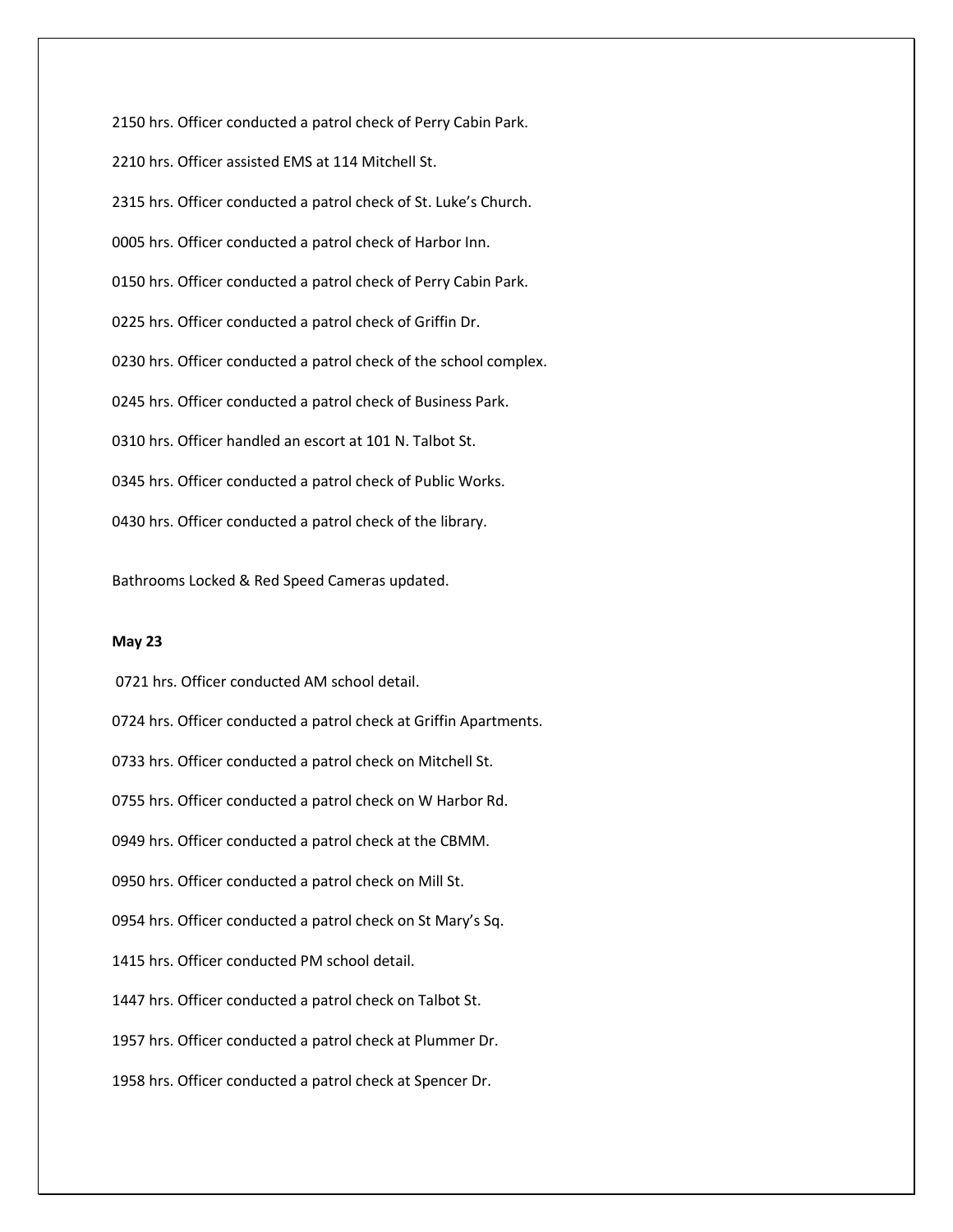2031 hrs. Officer conducted a patrol check at Foxy's Grill.

2044 hrs. Officer conducted a patrol check at 933 S Talbot St.

2235 hrs. Officers responded to 239 North St in reference to a home invasion.

0138 hrs. Officers responded to the area of 400 N Talbot St in reference to a warrant service. Served. Suspect involved in home invasion arrested.

0303 Pfc. Officer conducted a patrol check at E Maple Ave.

BATHROOMS LOCKED

## **May 24**

0725 hrs. Officer conducted AM school detail.

0738 hrs. Officer conducted a patrol check at Griffin Apartments.

0748 hrs. Officer conducted a patrol check at the Harbor Inn.

0825 hrs. Officer conducted a patrol check at CBMM.

0825 hrs. Officer conducted a patrol check on Mill St.

0831 hrs. Officer conducted a patrol check on Mitchell St.

0832 hrs. Officer did a patrol check on Plummer Dr.

0833 hrs. Officer conducted a patrol check on Spencer Dr.

0840 hrs. Officer conducted a patrol check at Marea Terrace.

1211 hrs. Officer conducted a follow up at 239 North Street.

1240 hrs. Officer responded to a traffic complaint at Seymour.

1421 hrs. Officer conducted a traffic assignment at the SMES.

1612 hrs. Officer conducted a patrol check at 109 Glory Avenue.

1742 hrs. Officer responded to Railroad Ave for a rabid racoon.

2014 hrs. Officer conducted a patrol check at Plummer Drive.

2014 hrs. Officer conducted a patrol check at Spencer Drive.

2019 hrs. Officer conducted a patrol check at Locust Street.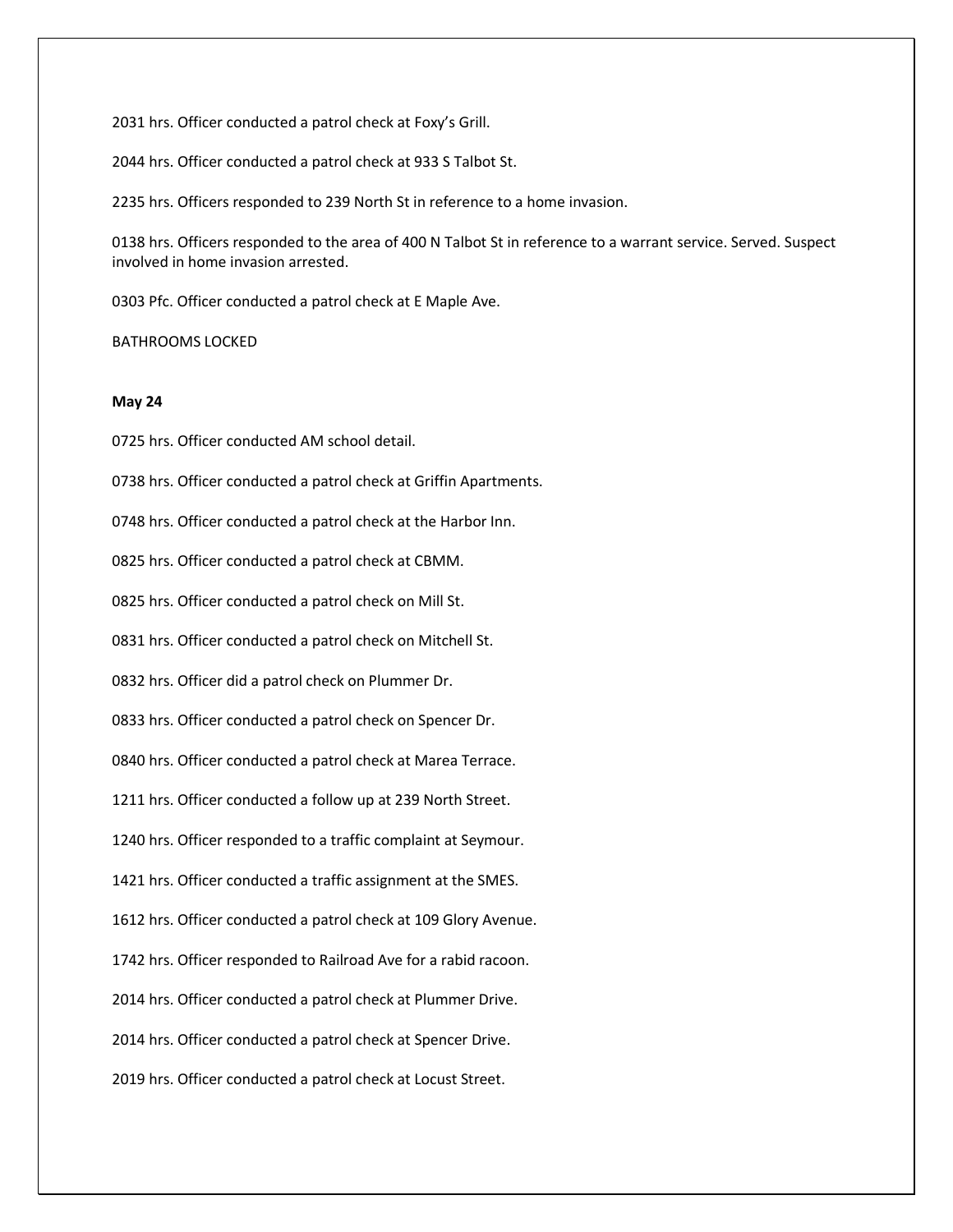2023 hrs. Officer conducted a patrol check at Carpenter Street.

2223 hrs. Officer responded to Plummer to assist Ems with a CDS complaint.

2253 hrs. Officer conducted a patrol check at Perry Cabin Drive.

0245 hrs. Officer conducted a patrol check of schools and YMCA.

0257 hrs. Officer conducted a patrol check of 933 Talbot.

0400 hrs. Officer conducted a patrol check of Marea Terrace.

0600 hrs. Officer conducted a patrol check of Public Works.

BATHROOMS LOCKED SPEED CAMERA CHECKED.

### **May 25**

0657 hrs. Officer conducted a patrol check of Public Works.

0715 hrs. Officer conducted a patrol check of the rummage sale.

0720 hrs. Officers conducted school patrol.

0754 hrs. Officer attended district court.

1054 hrs. Officer conducted foot patrol of Willow St.

1134 hrs. Officer conducted an admin assignment at the town office.

1151 hrs. Officer handled an animal complaint on Mill St.

1205 hrs. Officer conducted a patrol check of Marea Terrace.

1300 hrs. Officer conducted a patrol check of Griffin Dr.

1443 hrs. Officer conducted school patrol.

1535 hrs. Officers conducted foot patrol of the CBMM.

1612 hrs. Officer conducted an escort on Talbot St.

1715 hrs. Officer conducted a patrol check of W. Maple Ave.

1810 hrs. Officer attended Town Meeting at Town Hall.

1920 hrs. Officer conducted a patrol check of Carpenter Street Saloon.

2030 hrs. Officer conducted a patrol check of the school complex.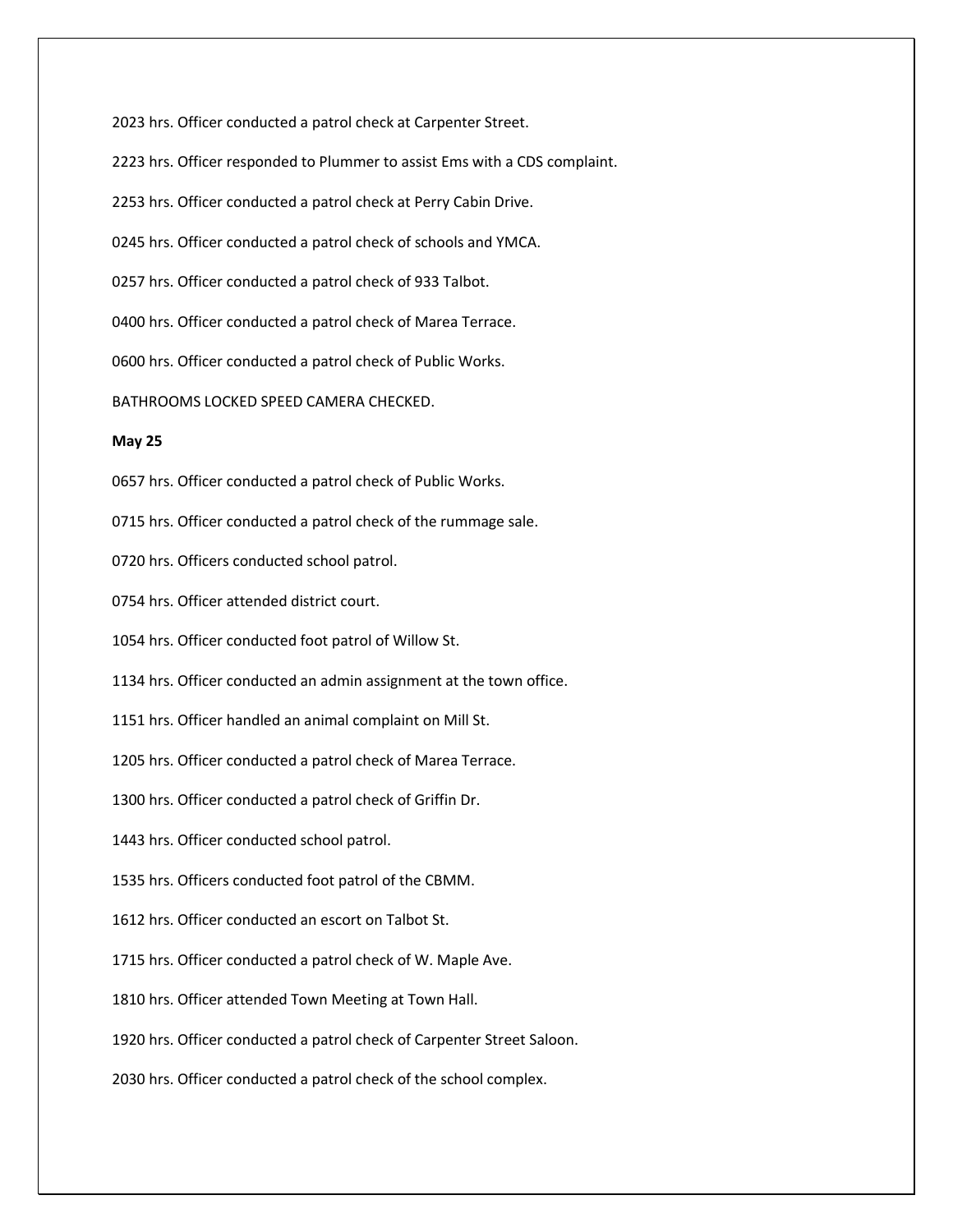2110 hrs. Officer began admin duties at SMPD. 2120 hrs. Officers handled a domestic dispute at Locust St. 2210 hrs. Officer conducted a patrol check of 301 Talbot St. 2230 hrs. Officer conducted a patrol check of Muskrat Park. 2315 hrs. Officer conducted a patrol check of Christ Church and Hall. 0045 hrs. Officer conducted a patrol check of Mill St. 0115 hrs. Officer conducted a patrol check of Talbot St. 0205 hrs. Officer conducted a patrol check of Perry Cabin Park. 0255 hrs. Officer conducted a patrol check of North St & Griffin Dr. 0515 hrs. Officer conducted a patrol check at the library. Bathrooms locker & Red Speed Cameras updated

# **May 26**

0642 hrs. Officer handled a special assignment at Willow St.

0729 hrs. Officer conducted a patrol check of the school.

0806 hrs. Officer handled an alarm activation at the YMCA.

0816 hrs. Officer conducted a patrol check of the school and YMCA.

0951 hrs. Officer conducted a patrol check of the school.

1010 hrs. Officer attended a meeting at SMPD.

1031 hrs. Officer conducted a patrol check of Perry Cabin Park.

1130 hrs. Officer conducted an admin assignment at SMPD in reference to new firearms.

1218 hrs. Officer conducted a patrol check of the school.

1500 hrs. Officer conducted a vehicle maintenance in Easton.

1613 hrs. Officer handled a littering complaint at Grace St.

1708 hrs. Officer issued TASERs and associated equipment at SMPD.

1745 hrs. Officer conducted a patrol check of C- Street.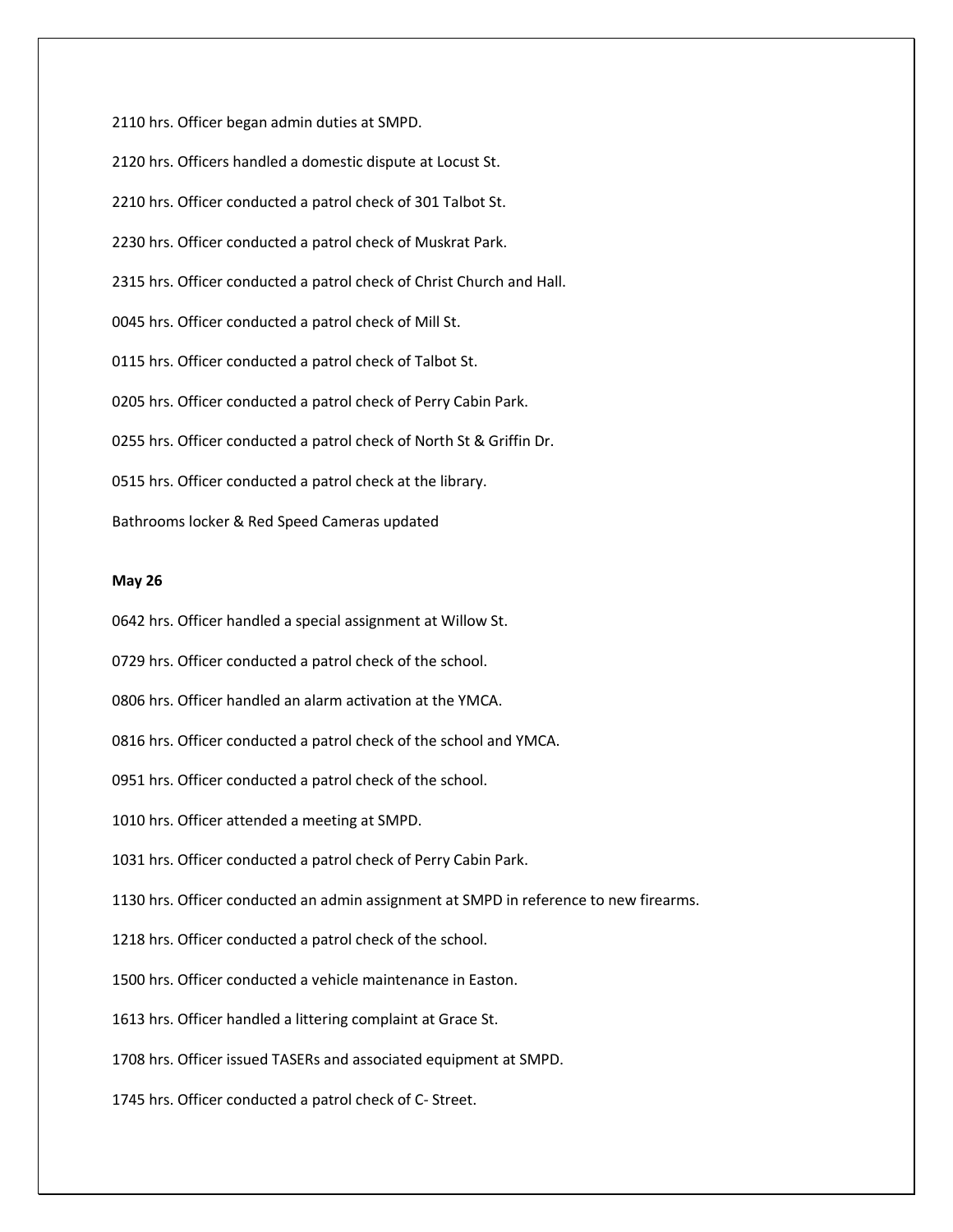1805 hrs. Officer handled an escort on Talbot St.

1845 hrs. Officer conducted a patrol check of Christ church & Hall.

1910 hrs. Officer conducted a patrol check at public works.

1945 hrs. Officer conducted a patrol check of Marea Terrace.

2015 hrs. Officer conducted a patrol check of Post Office.

2035 hrs. Officer conducted community policing and the corner of Cedar St. & Cherry St.

2145 hrs. Officer conducted a patrol check of the school complex.

2320 hrs. Officer conducted a patrol check of 301 S. Talbot St.

2340 hrs. Officer conducted a patrol check of Spencer Dr. & Plummer Dr.

0005 hrs. Officer conducted a patrol check of Perry Cabin Park.

0100 hrs. Officer conducted a patrol check of Carpenter Street Saloon.

0225 hrs. Officer conducted a patrol check of town hall.

0245 hrs. Officer conducted a patrol check of public works.

0435 hrs. Officer conducted a patrol check of the library.

## **May 27**

0719 hrs. Officer conducted a patrol check at Griffin Apartments.

0725 hrs. Officer conducted AM school detail.

0804 hrs. Officer conducted a patrol check at the Harbor Inn.

0850 hrs. Officer handled an animal complaint on Brooks Lane.

1209 hrs. Officer conducted a patrol check on Mill St.

1210 hrs. Officer conducted a patrol check at the CBMM.

1215 hrs. Officer conducted a patrol check on Plummer Dr.

1216 hrs. Officer conducted a patrol check on Spencer Dr.

1225 hrs. Officer conducted a patrol check on at Marea Terrace.

1226 hrs. Officer conducted a patrol check at Business Park.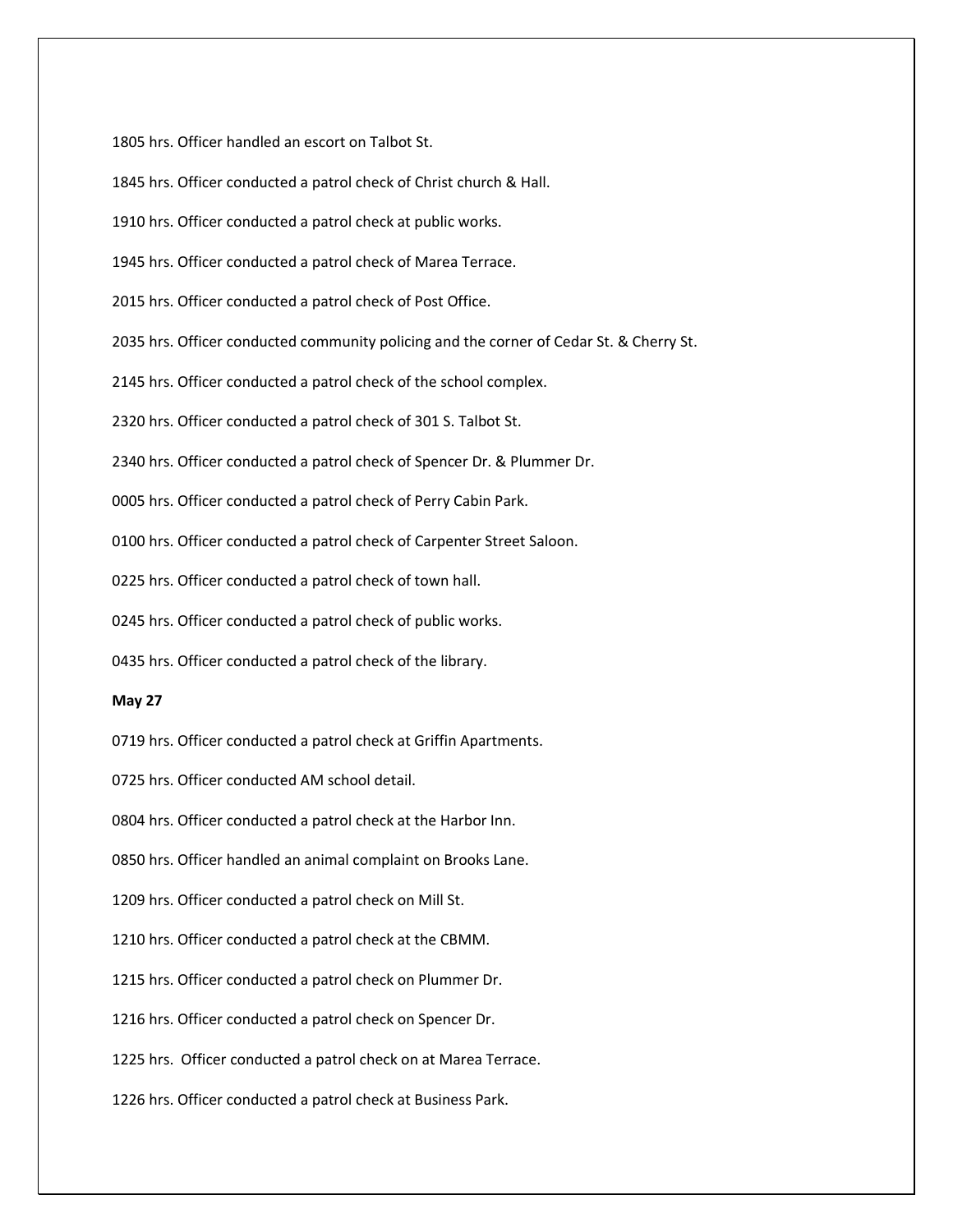1245 hrs. Officer handled a Police Information call at SMPD.

1255 hrs. Officer handled a Police information call at SMPD.

1340 hrs. Officer responded to Lennep Ln in reference to assist agency.

1630 hrs. Officer responded to E. Marengo St in reference to an animal complaint.

1834 hrs. Officer conducted a patrol check at Carpenter St.

1919 hrs. Officer conducted a patrol check at the Maritime Museum.

2011 hrs. Officer conducted a patrol check at Foxy's.

2047 hrs. Officer conducted a patrol check at Plummer Dr.

2048 hrs. Officer conducted a patrol check at Spencer Dr.

2054 hrs. Officers conducted a foot patrol on Talbot St.

2219 hrs. Officer conducted a patrol check at Harbor Inn.

2307 hrs. Officer conducted a patrol check at Griffin Apartments.

2336 hrs. Officers responded to 100 Seymour Ave. in reference to a suspicious person. Nothing to report.

0100 hrs. Officer conducted a patrol check at 100 Seymour Ave.

0500 hrs. Officer conducted a patrol check at Mill St.

# BATHROOMS LOCKED

## **May 28**

0723 hrs. Officer conducted a patrol check of Mill St.

0724 hrs. Officer conducted a patrol check at the CBMM.

0726 hrs. Officer handled a police information call at SMPD.

0728 hrs. Officer conducted a patrol check at Griffin Apartments.

0729 hrs. Officer conducted a patrol check on Mitchell St.

0847 hrs. Officer conducted vehicle maintenance.

0919 hrs. Officer conducted a foot patrol on Fremont and surrounding areas for the farmer's market.

1335 hrs. Officer handled a parking complaint at Mulberry & Water. Parking citation issued.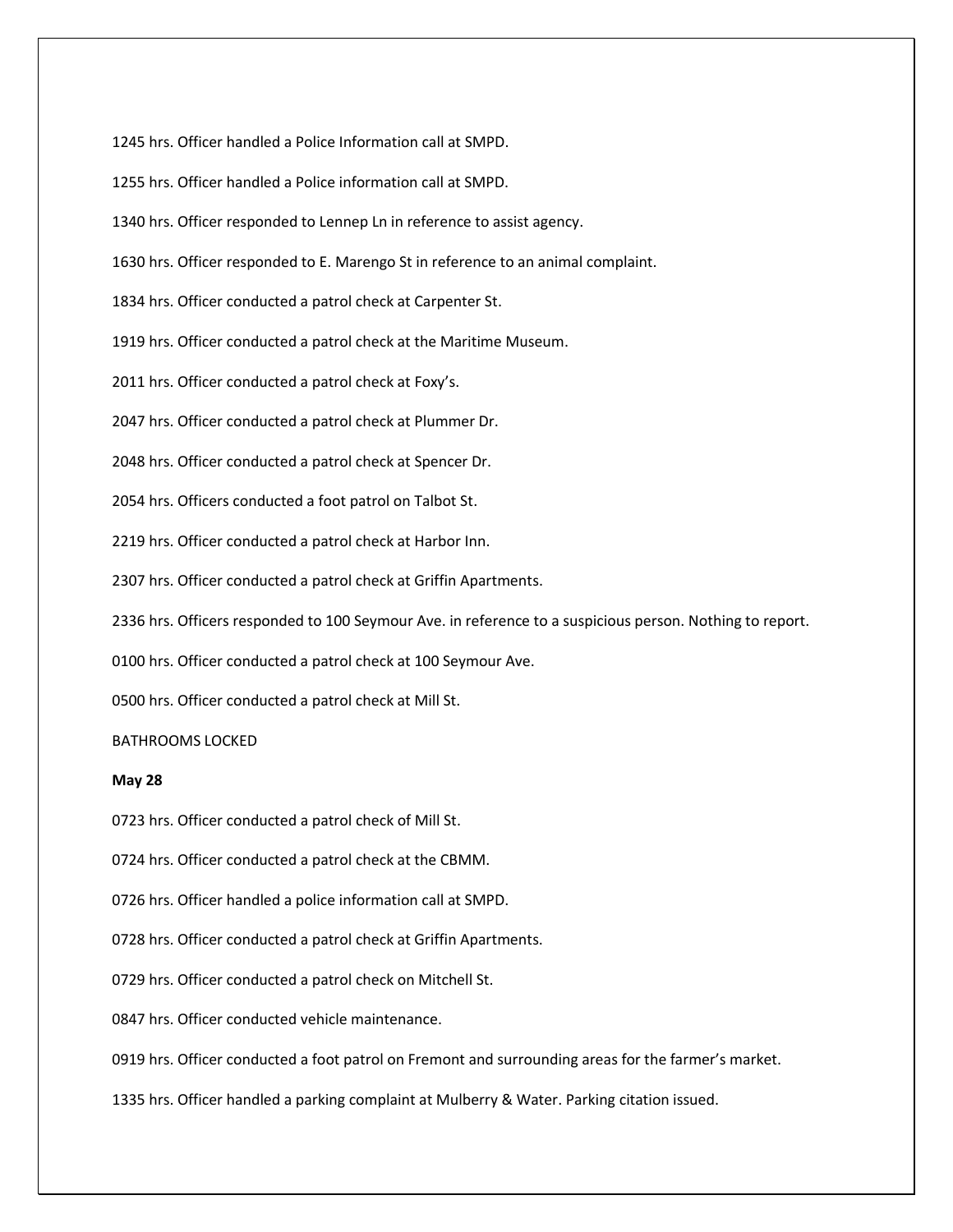1425 hrs. Officer issued a parking citation on St Mary's Sq.

1430 hrs. Officers conducted a foot patrol on Locust St.

1600 hrs. Officer conducted a patrol check at Griffin Apartments.

1611 hrs. Officer conducted a patrol check on Webb Lane.

1613 hrs. Officers conducted a foot patrol on Talbot St. and surrounding areas.

1637 hrs. Officer conducted a patrol check on Mitchell St

1644 hrs. Officer conducted a patrol check Perry Cabin Park.

1911 hrs. Officer conducted a patrol check at Maritime Museum.

2008 hrs. Officer conducted a patrol check at Plummer Dr.

2008 hrs. Officer conducted a patrol check at Spencer Dr.

2023 hrs. Officer conducted a patrol check at Griffin Apartments.

2050 hrs. Officers conducted a foot patrol on Talbot St.

2221 hrs. Officer conducted a patrol check at Mill St.

2257 hrs. Officer conducted a patrol check at Carpenter St Saloon.

0220 hrs. Officer conducted a patrol check at 933 S Talbot St.

0535 hrs. Officer conducted a patrol check at the Post Office.

BATHROOMS LOCKED

## **May 29**

0657 hrs. Officer conducted a found property report at SMPD.

0717 hrs. Officer handled an alarm at the CBMM.

0737 hrs. Officer conducted a patrol check at Griffin Apartments.

0738 hrs. Officer conducted a patrol check on Mitchell St.

1305 hrs. Officer conducted a patrol check on St Mary's Square.

1306 hrs. Officer conducted a patrol check on Water St.

1307 hrs. Officer conducted a patrol check at Foxy's.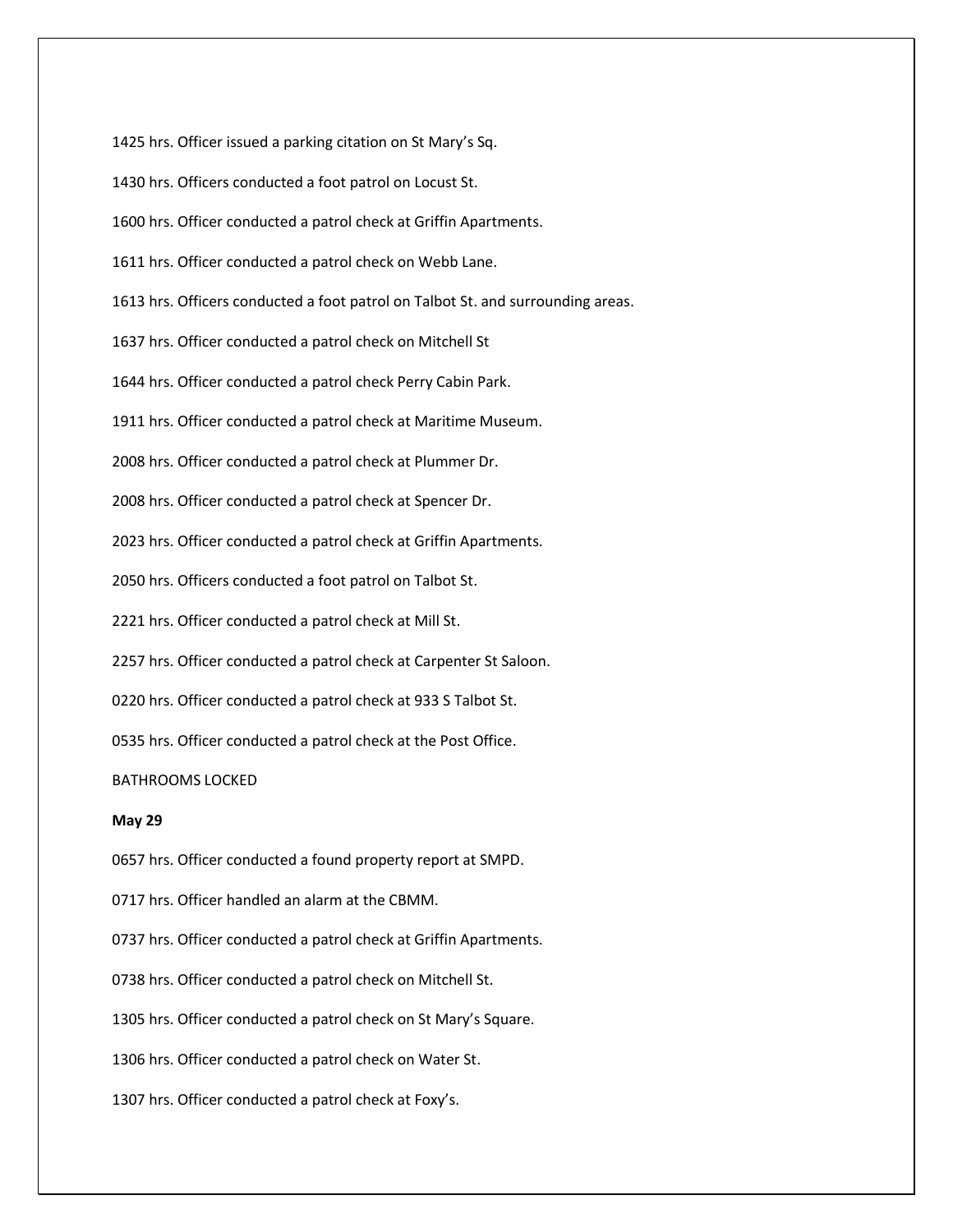1323 hrs. Officer conducted a patrol check on Plummer Dr.

1324 hrs. Officer conducted a patrol check on Spencer Dr.

1401 hrs. Officer assisted a family with an infant locked out of their rental vehicle. The vehicle was able to be unlocked with the SMPD lockout kit. Nothing further to report.

1812 hrs. Officer conducted a patrol check at Foxy's.

1813 hrs. Officer responded to Harbor Inn for boating complaint. Nothing to report

1916 hrs. Officer conducted a patrol check at Perry Cabin Dr.

1932 hrs. Officer conducted a patrol check at Mill St.

1945 hrs. Officers conducted community policing assignment at Griffin Apartments.

2032 hrs. Officer conducted a patrol check at Perry Cabin Inn.

2100 hrs. Officer conducted a patrol check at Maritime Museum.

2108 hrs. Officer conducted a patrol check at 100 Seymour Ave.

2108 hrs. Officer conducted a patrol check at 300 Seymour Ave.

0144 hrs. Officer conducted a patrol check at the post office.

0147 hrs. Officer conducted a patrol check at Mill St.

0154 hrs. Officer conducted a patrol check at Plummer Dr.

0154 hrs. Officer conducted a patrol check at Spencer Dr.

0312 hrs. Officer conducted a patrol check at Griffin Apartments.

0520 hrs. Officer conducted a patrol check at Maritime Museum.

BATHROOMS LOCKED

## **May 30**

0650 hrs. Officer conducted a patrol check of North Dr.

0800 hrs. Officers reunited a found child on Cherry St with their parents.

0910 hrs. Officer conducted a patrol check of Muskrat Park.

0925 hrs. Officer conducted a patrol check of Business Park.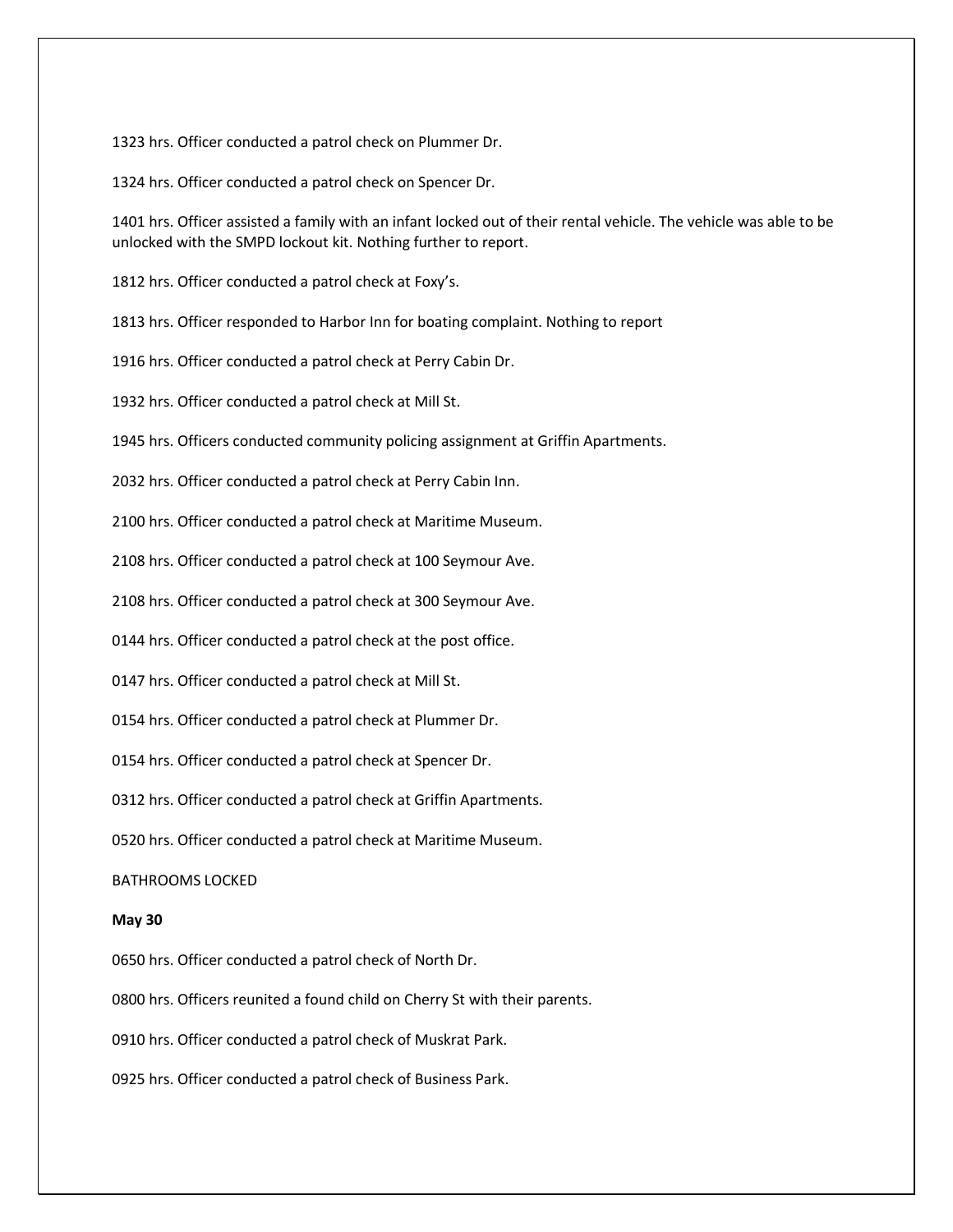0930 hrs. Officer conducted vehicle maintenance. 0930 hrs. Officer conducted a patrol check of Christ Church Hall. 1115 hrs. Officer conducted a patrol check of Marea Terrace. 1130 hrs. Officer handled a parking complaint on Water St. 1240 hrs. Officer conducted a patrol check of the school complex. 1300 hrs. Officer conducted a patrol check of Perry Cabin Park. 1405 hrs. Officer conducted a patrol check at the pool. 1445 hrs. Officer conducted a patrol check of The Maritime Museum. 1530 hrs. Officer conducted a patrol check of St Marys Square. 1837 hrs. Officer assisted EMS at Plummer Drive. 1937 hrs. Officer conducted a patrol check of area bars. 1945 hrs. Officer conducted a patrol check of the town office and CBMM. 2135 hrs. Officer conducted a patrol check of Perry Cabin Dr. 2139 hrs. Officer conducted a patrol check of the school and YMCA. 2259 hrs. Officers conducted foot patrol of Talbot St. and the Historic District. 0132 hrs. Officer conducted a patrol check of Griffin Dr. 0145 hrs. Officer conducted a patrol check of Marea Terrace. 0315 hrs. Officer completed paperwork at SMPD. BATHROOMS LOCKED **May 31** 0700 hrs. Officer conducted school crossing detail. 0925 hrs. Officer conducted a patrol check of Dodson Ave. 1010 hrs. Officer conducted community policing at the school complex.

1025 hrs. Officer conducted a patrol check of the YMCA.

1150 hrs. Officer conducted foot patrol on Talbot St.